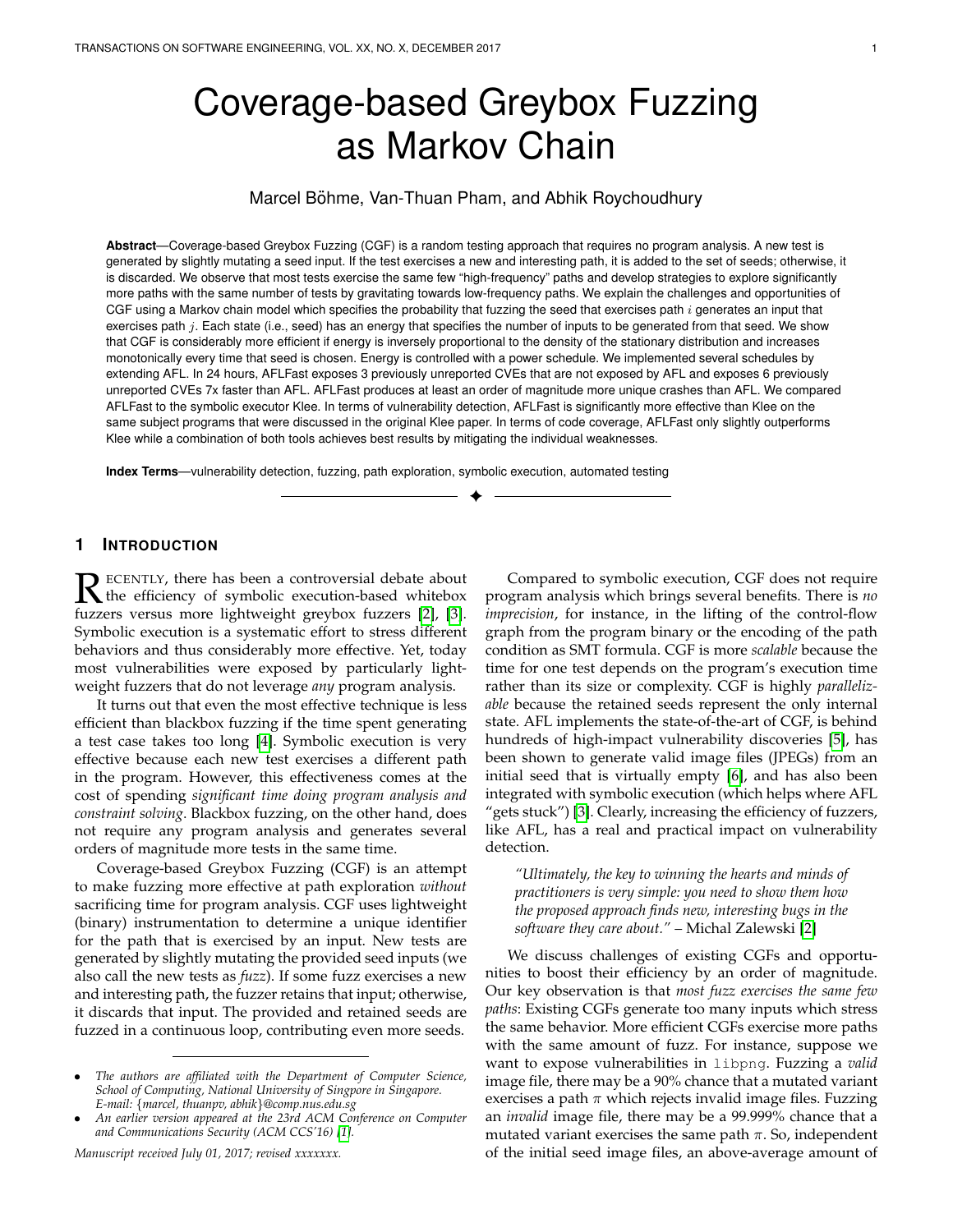fuzz is bound to exercise that path  $\pi$  which rejects invalid inputs. Informally, we call π a *high-frequency* path.

In this paper, we propose several strategies to systematically bias the fuzzer towards exercising low-frequency paths so as to explore more paths with the same amount of fuzz. The results are very encouraging. Our AFL extension AFLFAST discovered 9 vulnerabilities in GNU binutils which are now listed as CVEs in the US National Vulnerability Database. AFLFAST exposes 6 CVEs up to 14 times faster than AFL and exposes 3 CVEs that are not exposed by AFL in eight runs of 24 hours. AFLFAST reports an order of magnitude more unique crashes than AFL.<sup>[1](#page-1-0)</sup> We will argue that our strategies have no detrimental impact on the effectiveness of AFL. So, given more than 24 hours, AFL is expected to report the same unique crashes and expose the three remaining CVEs.

To explain the remarkable performance gains of AFL-FAST, we model Coverage-based Greybox Fuzzing (CGF) as a Markov chain. The chain specifies the probability  $p_{ij}$ that fuzzing the seed exercising path  $i$  generates an input exercising path  $j$ . We let each state (i.e., seed) have an *energy* that specifies the amount of fuzz that is generated by fuzzing that seed when it is chosen next. For instance, the *minimum energy* required to discover a new and interesting path  $j$  by fuzzing the seed which exercises path  $i$  is expected to be  $p_{ij}^{-1}$ . Note, however, that in practice  $p_{ij}$  is clearly unknown. The energy of a state is controlled by a predefined *power schedule*.

AFL implements a power schedule that assigns an energy that is *constant* in the number of times  $s(i)$  the seed has been chosen for fuzzing. Every time the seed is chosen, about the same number of inputs are generated. In some cases, AFL might assign significantly more than the minimum energy required to discover a new and interesting path; in other cases, AFL might assign not enough energy. In contrast, AFLFAST implements a power schedule that assigns an energy that is *exponential* in  $s(i)$ . When the seed is fuzzed for the first time, very low energy is assigned. Every time the seed is chosen thereafter, exponentially more inputs are generated up to a certain bound. This allows to rapidly approach the minimum energy required to discover a new path.

In fact, AFL implements a power schedule that assigns constantly *high energy*. Often, 80k inputs are generated for each seed which takes about one minute. This addresses the problem of *rapid mixing*: Independent of the initial seed inputs, after a (burn-in) time some paths will always be exercised by significantly more fuzz than others. Assigning a lot of energy to the inital seeds allows to discover many more "neighbors" that exercise *low*-frequency paths. For instance, it makes sense to fuzz a valid image file for the longest time with the objective to generate many more valid image files. It is also a good idea to assign a lot of energy to these neighbors and their neighbors. However, after some time, as more seeds are discovered, many seeds will start to exercise *high*-frequency paths and AFL ends up assigning way too much energy. The chance to generate a valid image file is significantly lower if the latest seed is an invalid file.

In contrast, AFLFAST implements a power schedule that assigns energy that is *inversely proportional* to the density of the stationary distribution. In other words, it assigns low energy to seeds exercising high-frequency paths and high energy to seeds exercising low-frequency paths. To *estimate* the fuzzer's probability of exercising a path  $i$ , AFLFAST uses the maximum-likelihood estimator  $\hat{p}_i = f(i)/n$  where  $f(i)$ is the number of fuzz exercising  $i$  and  $n$  is the total number of fuzz generated throughout the fuzzing campaign.

AFL chooses seeds in the order they are added. Once all seeds have been fuzzed, AFL resumes with the first. A new cycle begins. AFLFAST effectuates a different *search strategy*. It chooses seeds in the order of their likely progressiveness (while choosing a seed only once per cycle). In the same cycle, AFLFAST chooses seeds earlier i) that exercise lowerfrequency paths and ii) that have been chosen less often. The search strategy allows to fuzz the best seeds early on. However, independent of the search strategy and given the same power schedule, when a cycle is completed the same seeds will have been fuzzed.

We note that power schedules and search strategies merely impact AFL's *efficiency* (i.e., #paths explored per unit time), *not* its *effectiveness* (i.e., #paths explored on average). Since we do not modify the mutation operatorsthat are being used for fuzzing, the probability  $p_{ij}$  to discover path j by fuzzing the input exercising path  $i$  does not change from AFL to AFLFAST. In other words, AFLFAST effectively exposes exactly the same vulnerabilities as AFL – only significantly faster.

In summary, we argue that the effectivness of symbolic execution stems from the systematic enumeration of paths in the program. This allows to expose vulnerabilities that hide deep in the program. Unfortunately, most fuzzers trade this systematic path coverage for scalability. However, coveragebased greybox fuzzers maintain some of this effectiveness by retaining fuzz that exercises paths that have previously not been exercised. Each new seed results in progress towards generating even more seeds that exercise even "deeper" paths. Still, even coverage-based fuzzers tend to visit certain paths with high frequency, generating too much fuzz that exercises the same few paths.

To understand the difference in practice, we compared KLEE [\[7\]](#page-16-6) and AFLFAST in terms of vulnerability detection and coverage achieved using the same subjects and settings that were used in the original KLEE-paper. KLEE exposes six of the nine KLEE-benchmark errors quicker than AFLFAST. However, AFLFAST discovered five new bugs that KLEE did not expose. This indicates that KLEE is able to detect certain types of errors quickly while it is unable to detect some other types of errors in the 1-hour time frame. Investigating the reason, we found that KLEE requires a constraint-based vulnerability detection mechanism and presumes the completeness of the constraint-encoding as well as the completeness of the environment modelling. In contrast, AFLFAST merely executes the program and reports any crashes, e.g., via runtime checking. In terms of code coverage, we found that AFLFAST performs slightly better than KLEE, covering an average of 82% of executable lines of code in 50 programs versus 78% for KLEE. However, we believe that a combination of both techniques is even more powerful, using their individual strengths to mitigate each others weaknesses.

<span id="page-1-0"></span><sup>1.</sup> AFL reports an input that exercises a new and interesting path *and crashes the program* (i.e., which would otherwise be retained as new seed) as a *unique crash*.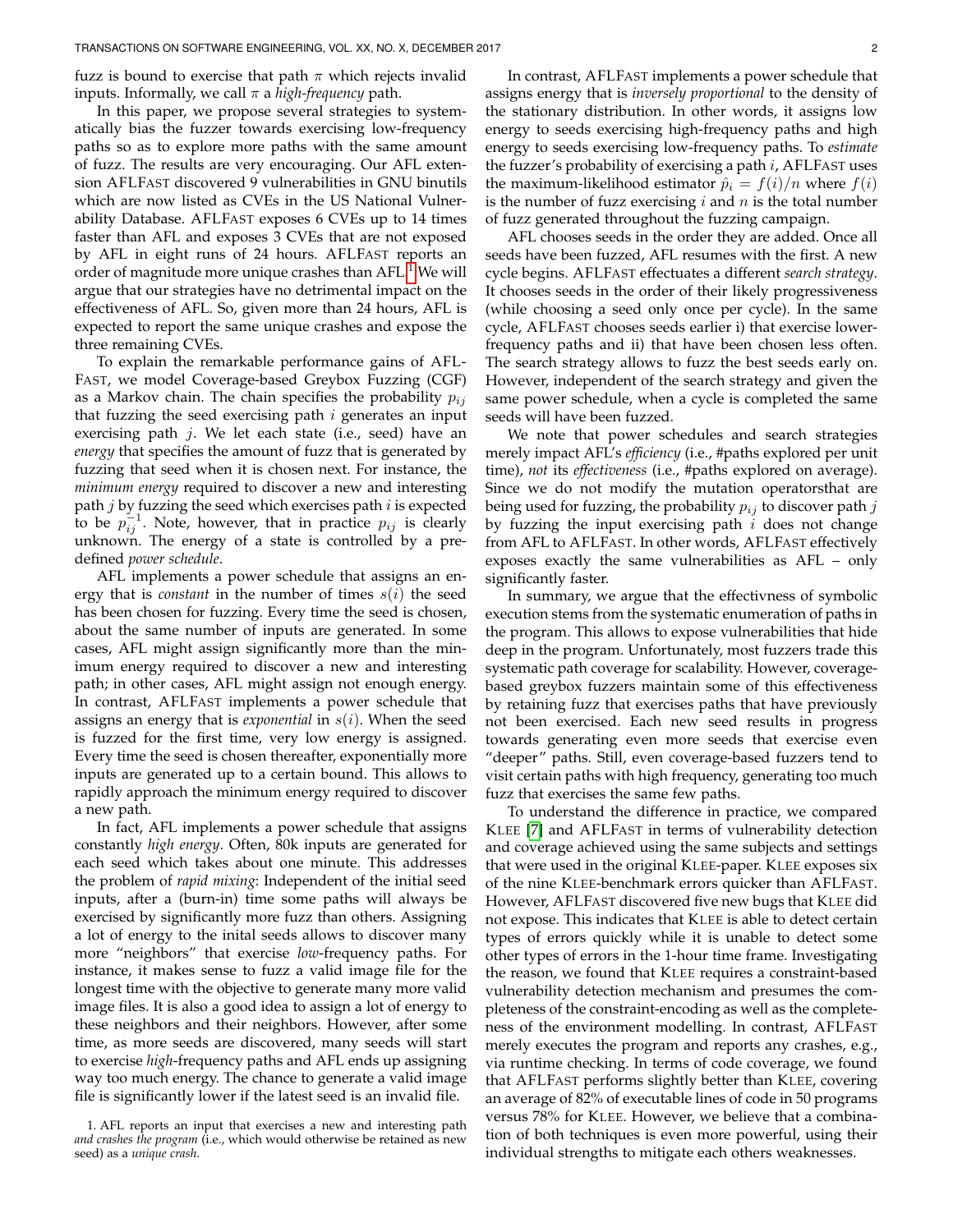Our main conceptual contribution is to smartly control the amount of fuzz generated from a seed, thereby veering the search towards paths that are exercised with low frequency, towards paths where vulnerabilities may lurk. Technically, we achieve this enhanced path coverage using power schedules and search strategies that do not require program analysis.

Specifically, our paper makes the following *contributions*:

- **Markov Chain Model**. We model coverage-based greybox fuzzing as a systematic exploration of the state space of a Markov chain. We provide insight about the machinery that drives AFL, which is arguably *the* most successful vulnerability detection tool to date. We utilize the model to explain the challenges of AFL and the remarkable performance gains of our tool AFLFAST.
- **Power Schedules**. We introduce and evaluate several strategies to control the number of inputs generated from a seed, with the objective to exercise a larger number of low-frequency paths in the same time.
- **Search Strategies**. We devise and evaluate several strategies to control the order in which seeds are chosen for fuzzing, with the same objective.
- **Comparison to Symbolic Execution**. We empirically compare the popular symbolic execution engine KLEE with our implementation of coverage-based greybox fuzzing, both in terms of vulnerability detection as well as in code coverage achieved.
- **Tool**. We published AFLFAST as a fork of AFL. Since the first release, AFLFAST has had considerable impact in software security practice, being featured in several blog posts and hundreds of tweets. AFLFAST was used by Team Codejitsu who came in 2nd *in terms of number of bugs found*[2](#page-2-0) at the DARPA Cyber Grand Challenge: **<https://github.com/mboehme/aflfast>**

The remainder of this article is structured as follows. After the introduction in [Section 1,](#page-0-0) we introduce some background in [Section 2.](#page-2-1) The Markov chain model is introduced in [Section 3](#page-4-0) and used to discuss opportunities to boost the efficiency of CGF in [Section 4.](#page-6-0) We compare our implementation of boosted CGF (i.e., AFLFAST) with vanilla CGF (i.e., AFL) [Section 5](#page-8-0) and with a symbolic execution engine (KLEE) in [Section 6.](#page-11-0) After a discussion of related work in [Section 8,](#page-15-0) we conclude in [Section 9.](#page-16-7)

# <span id="page-2-1"></span>**2 BACKGROUND**

# <span id="page-2-4"></span>**2.1 Coverage-based Greybox Fuzzing**

FUZZ – an automated random testing tool was first developed by Miller et al. [\[8\]](#page-16-8) in early 1990s to understand the reliability of UNIX tools. Since then, fuzzing has evolved substantially, becomes widely adopted into practice, and exposed serious vulnerabilities in many important software programs [\[9\]](#page-16-9), [\[10\]](#page-16-10), [\[11\]](#page-16-11), [\[12\]](#page-16-12). There are three major categories depending on the degree of leverage of internal program structure: *black-box fuzzing* only requires the program to execute [\[9\]](#page-16-9), [\[10\]](#page-16-10), [\[13\]](#page-16-13) while *white-box fuzzing* [\[7\]](#page-16-6), [\[14\]](#page-16-14), [\[15\]](#page-16-15), [\[16\]](#page-16-16) requires binary lifting and program analysis, for instance, to construct the control-flow graph. *Greybox fuzzing*

<span id="page-2-0"></span>2. See red result bar for Galactica at [http://bit.do/cgcresult.](http://bit.do/cgcresult)

is situated inbetween and uses only lightweight binary instrumentation to glean some program structure. Without program analysis, greybox fuzzing may be more efficient than whitebox fuzzing. With more information about internal structure, it may be more effective than blackbox fuzzing.

*Coverage-based greybox fuzzers* (CGF) [\[12\]](#page-16-12) use lightweight instrumentation to gain coverage information. For instance, AFL's instrumentation captures basic block transitions, along with coarse branch-taken hit counts. A sketch of the code that is injected at each branch point in the program is shown in [Figure 1.](#page-2-2)

```
cur_location = <COMPILE_TIME_RANDOM>;
shared_mem[cur_location ^ prev_location]++;
prev_location = cur_location >> 1;
```
Fig. 1. AFL's instrumentation.

The variable cur\_location identifies the current basic block. Its random identifier is generated at compile time. Variable shared\_mem[] is a 64 kB shared memory region. Every byte that is set in the array marks a hit for a particular tuple  $(A, B)$  in the instrumented code where basic block B is executed after basic block A. The shift operation in Line 3 preserves the directionality  $[(A, B)$  versus  $(B, A)]$ . A hash over shared mem[] is used as the path identifier.

<span id="page-2-3"></span>

| Algorithm 1 Coverage-based Greybox Fuzzing                                                                        |
|-------------------------------------------------------------------------------------------------------------------|
| <b>Input:</b> Seed Inputs $S$                                                                                     |
| 1: $T_{\mathbf{x}} = \emptyset$                                                                                   |
| 2: $T = S$                                                                                                        |
| 3: if $T = \emptyset$ then                                                                                        |
| 4: add empty file to $T$                                                                                          |
| $5:$ end if                                                                                                       |
| 6: repeat                                                                                                         |
| 7:<br>$t =$ CHOOSENEXT $(T)$                                                                                      |
| $p =$ ASSIGNENERGY $(t)$<br>8:                                                                                    |
| 9: for <i>i</i> from 1 to $p$ do                                                                                  |
| $t' = \text{MULTATE\_INPUT}(t)$<br>10:                                                                            |
| if $t'$ crashes then<br>11:                                                                                       |
| add $t'$ to $T_{\mathbf{x}}$<br>12:                                                                               |
| else if ISINTERESTING $(t')$ then<br>13:                                                                          |
| add $t'$ to $T$<br>14:                                                                                            |
| end if<br>15:                                                                                                     |
| end for<br>16:                                                                                                    |
| 17: <b>until</b> <i>timeout</i> reached or <i>abort</i> -signal                                                   |
| <b>Output:</b> Crashing Inputs $T_{\chi}$                                                                         |
| A CGF uses the coverage information to decide which<br>concepted inpute to rotain for fuzzing which input to fuzz |

generated inputs to retain for fuzzing, which input to fuzz next and for how long. Algorithm [1](#page-2-3) and [Figure 2](#page-3-0) provides a general overview of the process and is illustrated in the following by means of AFL's implementation. If the CGF is provided with seeds  $S$ , they are added to the queue  $T$ ; otherwise an empty file is generated as a starting point (lines 1–5). The seeds are choosen in a continuous loop until a timeout is reached or the fuzzing is aborted (line 7). AFL classifies a seed as a *favorite* if it is the fastest and smallest input for any of the control-flow edges it exercises. AFL's implementation of CHOOSENEXT mostly ignores nonfavorite seeds.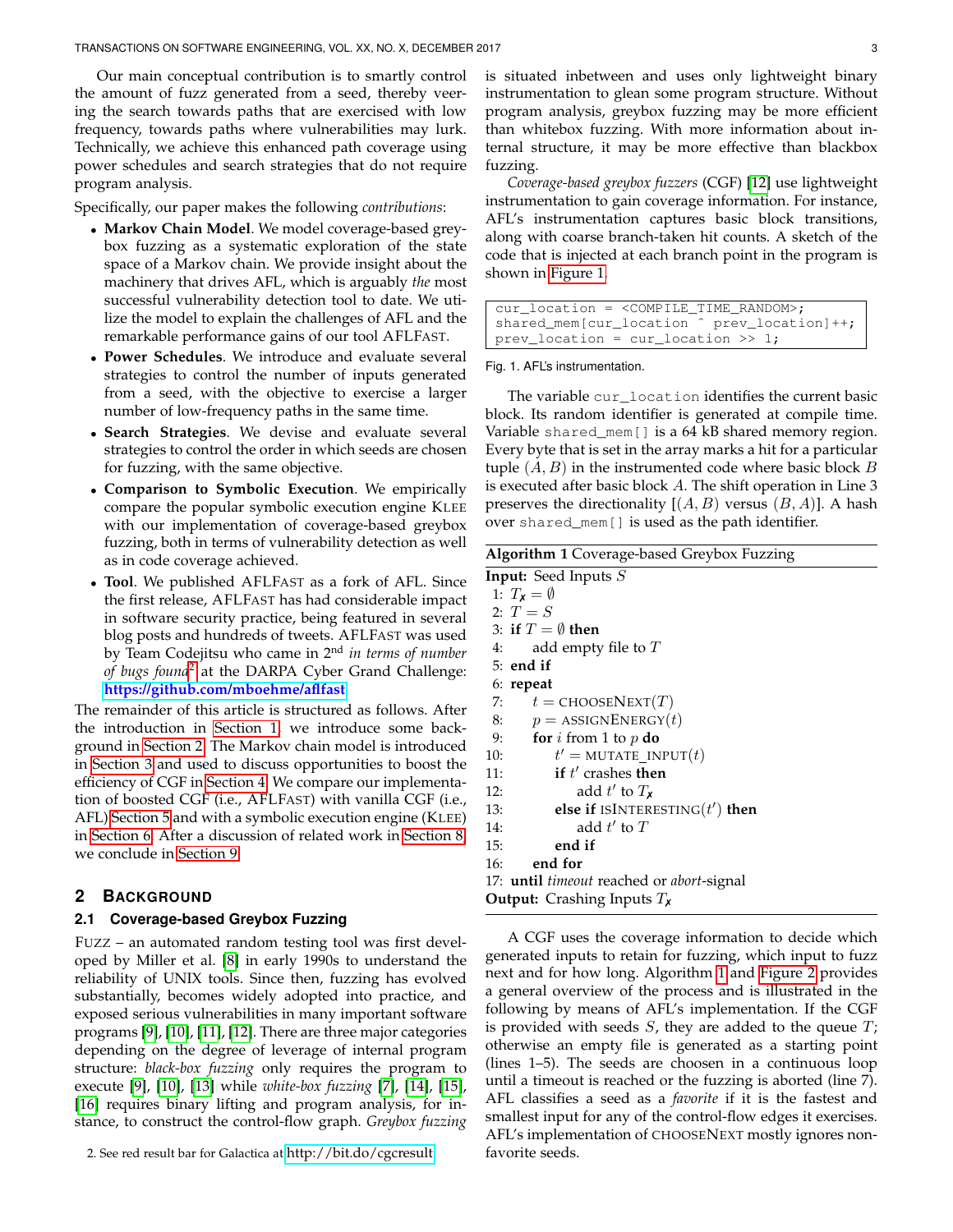For each seed input  $t$ , the CGF determines the number of inputs that are generated by fuzzing  $t$  (i.e., #fuzz for  $t$ ; line 8). AFL's implementation of ASSIGNENERGY uses the execution time, block transition coverage, and creation time of  $t$ . Then, the fuzzer generates  $p$  new inputs by mutating t according to defined mutation operators (line 10). AFL's implementation of MUTATE INPUT uses bit flips, simple arithmetics, boundary values, and block deletion and inser-tion strategies to generate new inputs.<sup>[3](#page-3-1)</sup>



Fig. 2. Architecture of Coverage-based Greybox Fuzzing (CGF)

If the generated input  $t'$  is considered to be "interesting", it is added to the circular queue (line 14). AFL's implementation of ISINTERESTING returns true depending on the number of times the basic block transitions, that are executed by  $t'$ , have been executed by other seeds in the queue. More specifically,  $t'$  is interesting if  $t'$  executes a path where transition  $b$  is exercised  $n$  times and for all other seeds  $t'' \in T$  that exercise b for m times, we have that  $\lfloor \log_2 n \rfloor \neq \lfloor \log_2 m \rfloor$  where  $\lfloor \cdot \rfloor$  is the floor function. AFL uses this "bucketing" to address path explosion [\[3\]](#page-16-1). Intuitively, AFL retains inputs as new seeds that execute a new block transition or a path where a block transition is exercised twice when it is normally exercised only once. At the same time, AFL discards inputs that execute a path where some transition is exercised 102 times when it has previously been exercised 101 times. If the generated input  $\bar{t}'$  crashes the program, it is added to the set  $T_{\mathbf{x}}$  of crashing inputs (line 12). A crashing input that is also interesting is marked as *unique crash*.

*Fuzzing stages*. When new seeds are added, AFL runs a calibration and a deterministic stage. In the calibration stage, the new seed is executed multiple times to determine average execution time and whether the associated path identifier changes across executions. Normally, AFL would fuzz the seed by randomly choosing a sequence of mutation operators and apply them to random locations in the seed file. However, in the deterministic stage AFL applies a specific set of mutation operators to *each* input byte of the seed. We can say that AFL assigns very high energy to a seed that is chosen for the first time (Line 8).

*Binary instrumentation*. AFL supports both source code instrumentation and binary instrumentation via QEMU [\[17\]](#page-16-17). While QEMU does the instrumentation during interpretation at runtime, AFLDynInst [\[18\]](#page-16-18) injects the instrumentation shown in [Figure 1](#page-2-2) directly into the binary.

*Modifications*. On this high level, our changes of AFL concern *only* the functions CHOOSENEXT which implements the search strategy and ASSIGNENERGY which implements the power schedules.

<span id="page-3-1"></span>3. [https://lcamtuf.blogspot.sg/2014/08/](https://lcamtuf.blogspot.sg/2014/08/binary-fuzzing-strategies-what-works.html) [binary-fuzzing-strategies-what-works.html](https://lcamtuf.blogspot.sg/2014/08/binary-fuzzing-strategies-what-works.html)

# **2.2 Markov Chain**

A Markov chain is a stochastic process that transitions from one state to another [\[19\]](#page-16-19). At any time, the chain can be in only one state. The set of all states is called the chain's *state space*. The process transitions from one state to another with a certain probability that is called the *transition probability*. This probability depends only upon the current state rather than upon the path to the present state.

More formally, a *Markov chain* is a sequence of random variables  $\{X_0, X_1, \ldots, X_n\}$  where  $X_i$  describes the state of the process at time *i*. Given a set of states  $S = \{1, 2, \ldots, N\}$ for some  $N \in \mathbb{N}$ , the value of the random variables  $X_i$  are taken from  $S$ . The probability that the Markov chain starts out in state *i* is given by the initial distribution  $\mathbb{P}(X_0 = i)$ .

<span id="page-3-0"></span>The *probability matrix*  $\boldsymbol{P} = (p_{ij})$  specifies the transition rules. If  $|S| = N$ , then **P** is a  $N \times N$  stochastic matrix where each entry is non-negative and the sum of each row is 1. The conditional probability  $p_{ij}$  defines the probability that the chain transitions to state  $j$  at time  $t + 1$ , given that it is in state  $i$  at time  $t$ ,

$$
p_{ij} = \mathbb{P}(X_{t+1} = j \mid X_t = i)
$$

A Markov chain is called *time-homogeneous* if the probability matrix  $(p_{ij})$  does not depend on the time n. In other words, every time the chain is in state  $i$ , the probability of jumping to state  $j$  is the same.

If a Markov chain is time homogeneous, then the vector π is called a *stationary distribution* of the Markov chain if for all  $j \in S$  it satisfies

$$
0 \le \pi_j \le 1
$$

$$
1 = \sum_{i \in S} \pi_i
$$

$$
\pi_j = \sum_{i \in S} \pi_i p_{ij}
$$

Informally, a Markov chain  $\{X_0, X_1, \ldots, X_n\}$  is called *rapidly mixing* if  $X_n$  is "close" to the stationary distribution for a sufficiently low number of steps  $n$ . In other words, rapidly mixing chains approach the stationary distribution within reasonable time—independent of the initial state.

*Random walkers* sample the distribution that is described by a Markov chain. A walker starts at a state according to the initial distribution and transitions from one state to the next according to the transition probabilities. The state at which the walker arrives after  $n$  steps is considered a sample of the distribution. There may be an ensemble of walkers that move around randomly.

For instance, the crawling of web pages can be modelled as Markov chain. Pages are the states while the links are the transitions. Given page  $i$  with  $q_i$  links where one link goes to page *j*, the probability  $p_{ij}$  that a random surfer reaches *j* from *i* in one click is  $p_{ij} = 1/q_i$ . A crawler, like Google, seeks to index the important pages of the internet. Brin and Page [\[20\]](#page-16-20) developed an algorithm, called PAGERANK that assigns an importance score to each page. Intuitively, the PAGERANK value of a page measures the chance that a random surfer will land on that page after a sequence of clicks. More formally, the PAGERANK approximates the *density of the stationary distribution* of the Markov chain where important pages are located in high-density regions.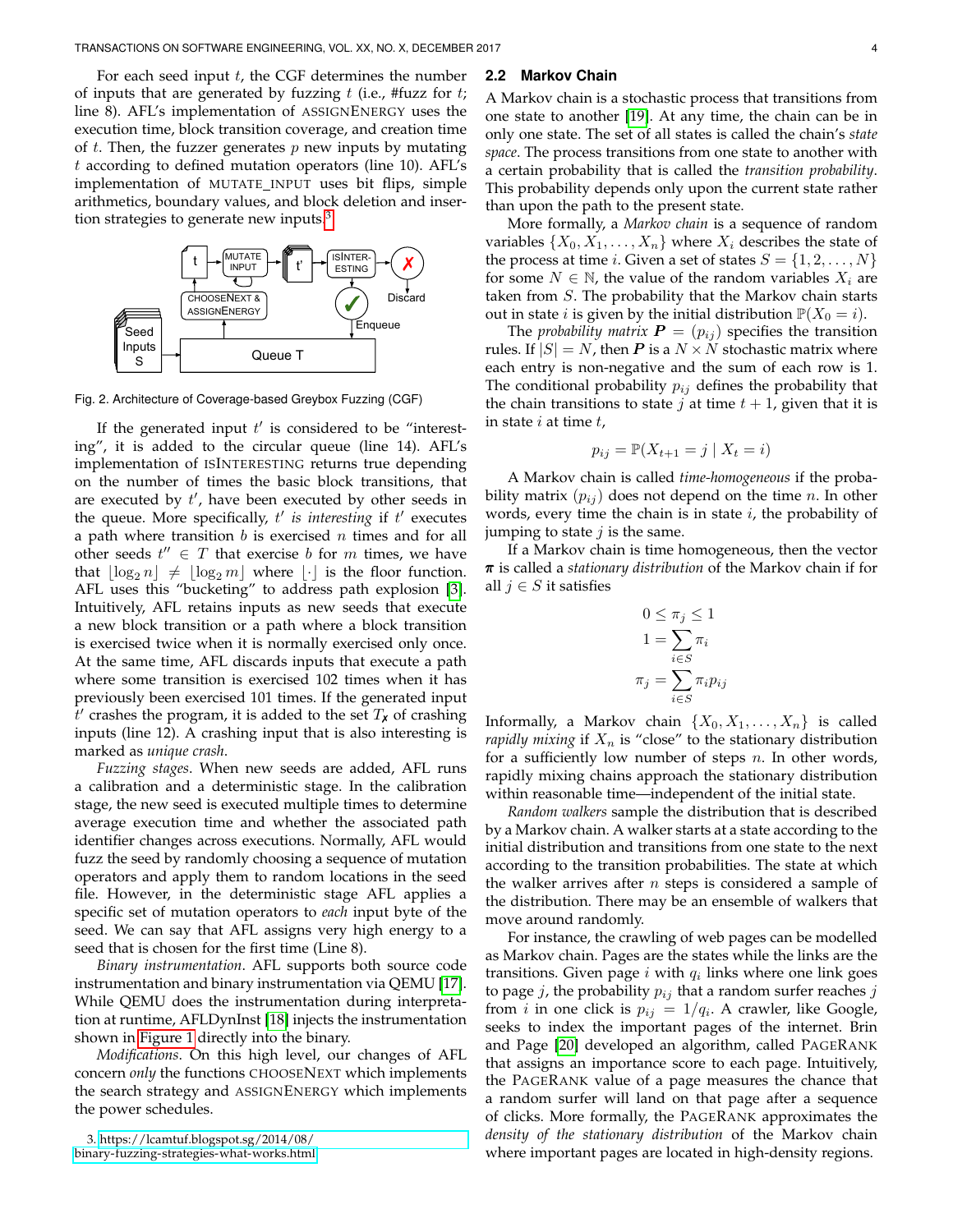# <span id="page-4-0"></span>**3 MARKOV CHAIN MODEL**

In this paper, we model the probability that fuzzing a seed which exercises program path  $i$  generates a seed which exercises path j as transition probability  $p_{ij}$  in a Markov chain. This allows us to discuss the *objective* of greybox fuzzing as the efficient exploration of the chain's state space and to explain the *challenges and opportunities* of CGF and of AFL specifically. We argue that a coverage-based greybox fuzzer exercises more distinct paths per unit time if it does focus on inputs in low-density regions of the Markov chain. Hence, we devise several strategies to bias the traversal towards visiting more states in low-density regions and less states in high-density regions of the stationary distribution. Before discussing these strategies, we introduce the Markov chain model.

#### **3.1 Coverage-based Fuzzing as Markov Chain**

*Time-*in*homogeneous model*. Suppose, after providing the fuzzer with an initial seed input  $t_0$  that exercises path 0, the fuzzer immediately explores path  $i + 1$  by randomly mutating the previous input  $t_i$  which exercises path  $i$ . Every input that is generated is directly chosen as next seed. The sequence of paths that the fuzzer exercises is described by a Markov chain. The transition probability  $p_{ij}$  is defined as the probability to generate an input that exercises path  $j$ by randomly mutating the previous input  $t_i$  that exercises path i. Clearly, this Markov chain is not time-homogeneous. The transition probability  $p_{ij}$  depends on the path in the Markov chain by which the state  $i$  was reached. Say, a different input  $t_i^j$  is fuzzed that also exercises path  $i$ , the probability  $p_{ij}$  to generate an input that exercises path  $j$ might be very different. While this is still a Markov chain, it is not time-homogeneous. The analysis is difficult and the existence of a stationary distribution is not guaranteed.

*Time-homogeneous model*. A stationary distribution does exist for the following model of coverage-based fuzzing. The *state space* of the Markov chain is defined by the discovered paths and their immediate neighbors. Given seeds T, let  $S<sup>+</sup>$  be the set of (discovered) paths that are exercised by T and  $S^- \nsubseteq S^+$  be the set of (undiscovered) paths that are exercised by inputs generated by the fuzzer fuzzing any  $t \in T$ .<sup>[4](#page-4-1)</sup> Then the set of states S of the Markov chain is given as

$$
S=S^+\cup S^-
$$

The *probability matrix*  $P = (p_{ij})$  of the Markov chain is defined as follows. If path  $i$  is a discovered path exercised by  $t_i \in T$  (i.e.,  $i \in S^+$ ), then  $p_{ij}$  is the probability that randomly mutating seed  $t_i$  generates an input that exercises the path  $j$ . Else if path  $i$  is an undiscovered path that is not exercised by some  $t \in T$  (i.e.,  $i \in S^-$ ), then  $p_{ii} = 1 - \sum_{t_j \in T} p_{ji}$ and  $p_{ij} = p_{ji}$  for all  $t_j \in T$ . In other words, we make the following two assumptions. We assume that generating an input that exercises path  $j$  from (undiscovered) seed  $t_i$  is as likely as generating from seed  $t_j$  an input that exercises (undiscovered) path *i*. We also assume that  $i \in S^-$  has no other undiscovered neighbors.

The *stationary distribution* π of the Markov chain gives the probability that a random walker that takes  $N$  steps spends roughly  $N\pi_i$  time periods in state *i*. In other words, the proportion of time spent in state i converges to  $\pi_i$ as N goes to infinity. We call a *high-density region* of π a neighborhood of paths I where  $\mu_{i\in I}(\pi_i) > \mu_{t_i \in T}(\pi_j)$  and  $\mu$ is the arithmetic mean. Similarly, we call a *low-density region* of  $\pi$  a neighborhood of paths I where  $\mu_{i \in I}(\pi_i) < \mu_{t_i \in T}(\pi_j)$ . Two paths *i* and *j* are in the same *neighborhood* if  $p_{ij} + p_{ji} \ge \epsilon$ where  $\epsilon$  is an arbitrary constant. It is not difficult to see that a greybox fuzzer is more likely to exercise paths in a high-density region of  $\pi$  than in a low-density region. Note that we get a new Markov chain once an undiscovered path  $i \in S^-$  is discovered.

*Sequence of chains*. A fuzzing campaign is a sequence of Markov chains where a transition from one chain to the next occurs as a new and interesting path is discovered. However, we argue informally that *asymptotically* there is only one stationary distribution. First, we clarify what changes from one Markov chain to the next. Let  $T_n$  be a set of seeds,  $S_n^+$  be the set of paths exercised by  $T_n$ , and  $t_i$  be a generated test input, such that  $t_i$  exercises a path  $i \notin S_n^+$ . Let  $T_{n+1} = T_n \bigcup \{t_i\}$ ,  $S_{n+1}^+$  be the set of paths exercised by  $T_{n+1}$ . Let  $P_n = (p_{ij})$  be the probability matrix for the Markov chain specified by  $T_n$  and  $P_{n+1} = (q_{ij})$  the probability matrix for the Markov chain specified by  $T_{n+1}$ . For all  $j, k \in S_n^+$  and for all  $l \neq i$  s.t.  $l \notin S_n^+$ , we have that

$$
(p_{jk} = q_{jk}) \wedge (p_{jl} = q_{jl}) \wedge (p_{lj} = q_{lj}) \wedge (p_{ji} = q_{ji}) \wedge (p_{ij} \neq q_{ij})
$$

In other words, only the probability of generating an input exercising path  $j \in S^+$  or  $l \notin S^+$  changes when fuzzing the newly discovered seed  $t_i$ . The stationary distribution of the Markov chain specified by  $T_{n+1}$  is *not* very different from the stationary distribution of the chain specified by  $T_n$ . In fact, the *similarity increases over time*. As more test inputs are generated, less paths are considered as new and interesting. So, path discovery decelerates monotonically, approaching an asymptote. As the number of discovered paths approaches the asymptotic total number of paths, the stationary distribution of the current Markov chain approaches the stationary distribution of the Markov chain specified by the set of seeds exercising the asymptotic total number of paths.

*Energy & power schedules.* We let each state  $s \in S^+$  have an energy. The *energy* of state i determines the number of inputs that should be generated by fuzzing the seed  $t_i$  when  $t_i$  is next chosen from the queue  $T$ . The energy of a state is controlled by a pre-defined *power schedule*. Note that energy is a local property specific to a state (unlike temperature in simmulated annealing). In Algorithm [1,](#page-2-3) the power schedule is implemented by the function ASSIGNENERGY.

*Long tails*. In our experiments, we observe several notable properties of the Markov chain model of coveragebased greybox fuzzing. For one, the stationary distribution has a large number of very-low-density regions and a small number of very-high-density regions. As shown in [Figure 3,](#page-5-0) 30% of the paths are exercised by just a single generated test input while 10% of the paths are exercised by  $1k$  to  $100k$ generated test inputs. In other words, most inputs exercise a few high-frequency paths. Often, these inputs are invalid while the few inputs exercising the low-frequency paths

<span id="page-4-1"></span><sup>4.</sup> An input  $t_i$  is randomly mutated using mutate\_input on  $t_i$  in Algorithm [1.](#page-2-3)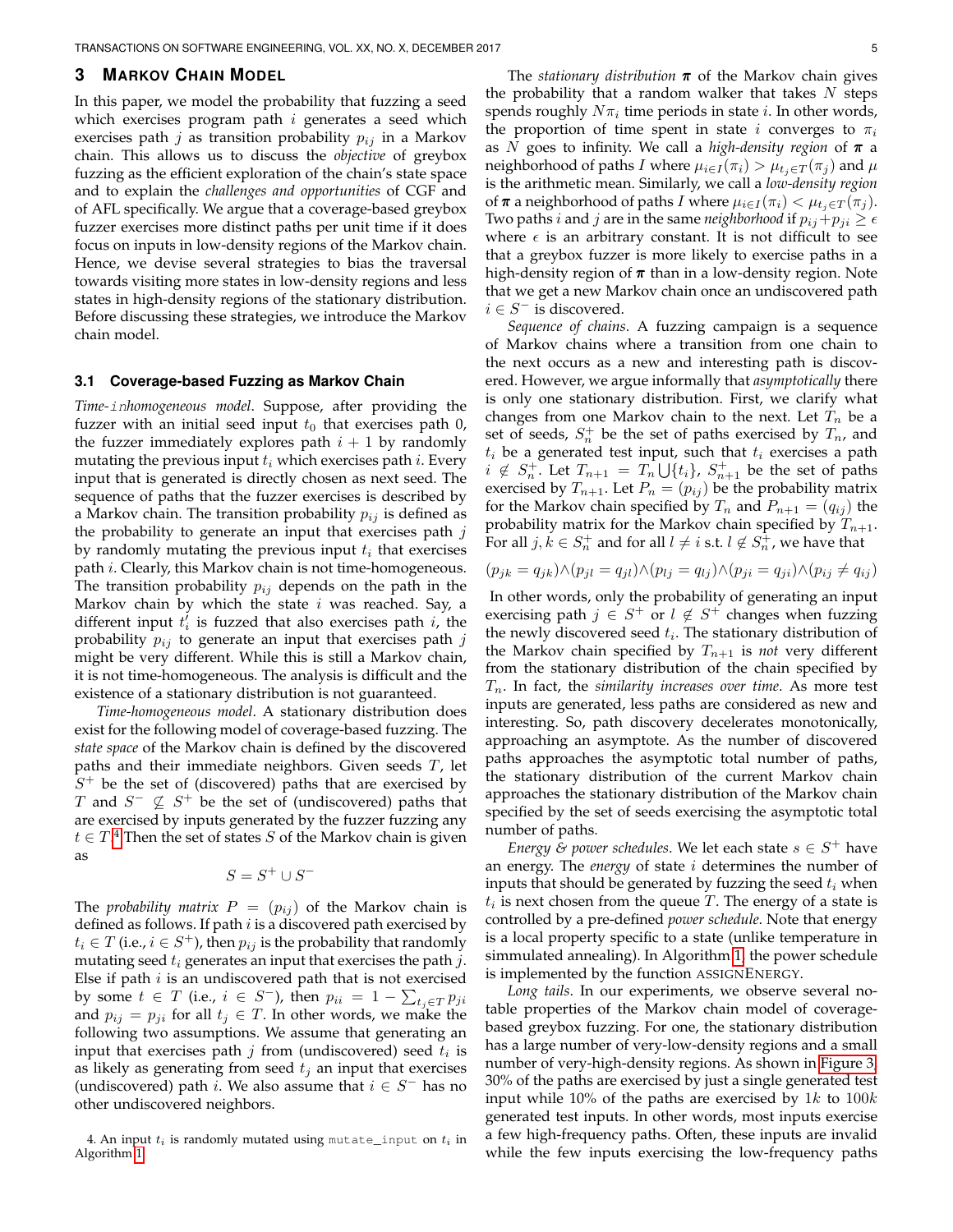

<span id="page-5-0"></span>Fig. 3. #Fuzz exercising a path (on a log-scale) after running AFL for 10 minutes on the nm-tool.

are valid and interesting. Basically, almost each valid input would exercise different behavior. Hence, in this paper we devise strategies to explore such low-density regions more efficiently.

*Rapid mixing*. Moreover, such Markov chains are mostly rapidly mixing. Given our exploration objective, this is most unfortunate. It takes only a few transitions to "forget" the initial state and arrive in a high-density region that is visited by most walkers. After a few transitions, the probability that the current state corresponds to a *high*-frequency path is high, no matter whether the walker started with an initial seed that exercises a low-frequency path or not, or whether the walker started with a valid or an invalid input.

*Benefits*. The Markov chain model of coverage-based greybox fuzzing has several benefits. For example, it opens fuzzing for the efficient approximation of numerical program properties, such as the worst-case or average execution time or energy consumption. There exist several Markov Chain Monte Carlo (MCMC) methods, like Simulated Annealing [\[21\]](#page-16-21) that offer guarantees on the convergence to the actual value. In the context of vulnerabilty research, the Markov chain model allows to explain the challenges and opportunities of existing coverage-based fuzzers, such as AFL.

# **3.2 Running Example**

On a high level, we model the probability that fuzzing a test input  $t \in T$  which exercises some path i generates an input which exercises path  $j$  as transition probabilities  $p_{ij}$ in a Markov chain. We illustrate this model using the simple program in [Figure 4](#page-5-1) which takes as input a 4-character word and crashes for the input "bad!".

```
void crashme (char* s) {
 if (s[0] == 'b')if (s[1] == 'a')if (s[2] == 'd')if (s[3] == '!!')abort();
}
```
# Fig. 4. Motivating example

The program has five execution paths. Path  $0$  ( $\star \star \star$ ) is executed by all strings that do not start with the letter 'b'. Path 1 ( $b***$ ) is executed by all strings starting with "b" that do not continue with the letter 'a'. Path 2 ( $\text{ba}**$ ) is executed by all strings starting with "ba" that do not continue with

the letter 'd'. Path 3 (bad\*) is executed by all strings starting with "bad" that do not continue with the letter '!'. Finally, Path 4 is executed only by the input "bad!".

Now, let us specify the implementation of MU-TATE INPUT (*MI*) in Algorithm [1](#page-2-3) to modify a seed input  $s = \langle c_0, c_1, c_2, c_3 \rangle$  to generate new inputs. *MI* chooses with equal probability a character  $c$  from  $s$  and substitutes it by a character that is randomly chosen from the set of  $2<sup>8</sup>$  ASCII characters. For example, the word "bill" exercises Path 1. With probability  $1/4$ , *MI* chooses the second character  $c_1$ and with probability  $1/2^8$  it chooses the letter 'a' for the substitution. With a total probability of 2 10 , *MI* generates the word "ball" from "bill" as the next test input which exercises Path 2.



<span id="page-5-2"></span>Fig. 5. Markov chain for motivating example

[Figure 5](#page-5-2) represents the simplified transition matrix  $p_{ij}$ as a state diagram. $5$  For example, if the current input is the word "bill", the Markov Chain is in the state  $b***$ . The likelihood to transition to the state ba $\star\star$  is  $2^{-10}$  as explained earlier. In other words, on average it takes  $2^{10} = 1024$ executions of *MI* on the word "bill" to exercise Path 3 and reach state ba\*\*. Given the word "bill", the likelihood to transition to the same state  $b***$  is 0.75 because *MI* may choose the first letter and 'b' as substitute or the second letter and any letter except 'a' as substitute with a total probability of 0.25 and it may choose the third or fourth letter with a total probability of 0.5. The probability to transition to state \*\*\*\* is  $(1/4-2^{-10})$  because MI may choose the first of four letters and substitute it with any letter except 'b'.

<span id="page-5-1"></span>Notice that there is a very high probability density in state \*\*\*\*. Most 4-character words do not start with 'b' such that the initial distribution is heavily biased towards that state. The random walker can transition to the next state only with probability  $2^{-10}$ , stays in b\*\*\* with probability  $3/4$  and comes back to the state  $***$  with the approximate probability 1/4. Many inputs will be generated until the walker reaches the state bad!.

<span id="page-5-3"></span><sup>5.</sup> For simplicity, we ignore some low probability transitions, e.g., from state \*\*\*\* to state bad!.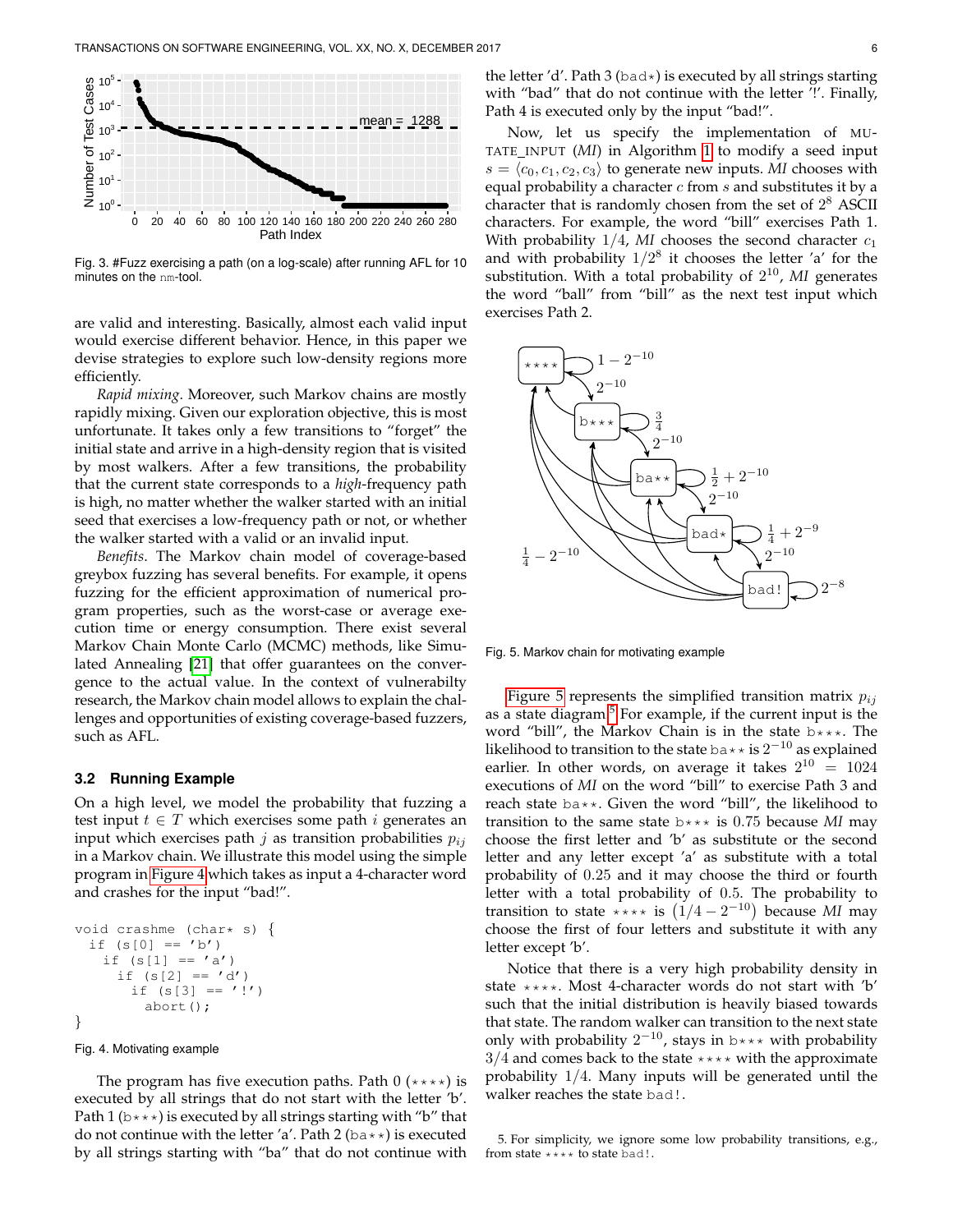#### **3.3 Challenges of Coverage-based Fuzzers**

A *coverage-based greybox fuzzer* is an ensemble of random walkers in the Markov chain. There is one walker for each seed  $t \in T$ . The *objective* is to discover an interesting path  $s \in S^-$  that is not exercised by any  $t \in T$  while generating a minimal number of inputs. Conceptually, all walkers can move simultaneously. Technically, resources are limited and we need to choose which walker can move and how often. In a sequential setting, the fuzzer chooses the next input to fuzz  $t \in T$  according to CHOOSENEXT and generates as many inputs as determined by  $p =$  ASSIGNENERGY(t) in Alg. [1.](#page-2-3) Usually,  $p < M$  where  $M \in \mathbb{N}$  gives an upper bound on the number of generated inputs. In AFL,  $M \approx 160k$ .

*More Energy Than Needed*. AFL implements a schedule that assigns energy that is *constant* in the number of times the corresponding seed has been chosen from the queue. Let *i* be a path such that  $i \in S^+$  and let  $t_i$  be the seed input that execises *i*. Let  $X_{ij}$  be a random variable describing the number fuzz generated from  $t_i$  before discovering the path  $j \in S^-$ . We solve for the expected value of  $X_{ij}$  using a recursive argument: The probability of discovering  $j$  with the first fuzz that is generated from  $t_i$  is  $p_{ij}$ . The probability of not discovering  $j$  and requiring at least one more fuzz is  $(1 - p_{ij})$ . Formally,

$$
\mathbb{E}[X_{ij}] = p_{ij} + (\mathbb{E}[X_{ij}] + 1)(1 - p_{ij})
$$
  
= 
$$
\frac{1}{p_{ij}}
$$

In other words, in expectation the *minimum energy* that should be assigned to state  $i \in S^+$  so that the fuzzer discovers the new state  $j \in S^-$  is  $1/p_{ij}$ . Now, AFL's constant schedule might assign significantly more or significantly less energy than is actually required.

*Example*. Let AFL's power schedule assign an energy of  $p(i) = 2^{16} = 64k$  to a state i every time  $t_i$  is chosen. Since most 4-character words do not start with 'b', the first input  $t_0$  likely exercises Path 0. After  $2^{16}$  inputs have been generated by fuzzing  $t_0$ , several inputs are expected to begin with the letter 'b'. One input that exercises Path 1 is retained as seed  $t_1$ . After another  $2^{16}$  inputs have been generated by fuzzing  $t_1$ , at least one input is expected to exercise Path 2 and is retained as  $t_2$ . [Figure 6](#page-6-1) shows how the procedure continues. After a total of 256k inputs were generated from the four seeds that were retained for each path, the crashing input is found. A more efficient fuzzer would need to generate no more than  $\mathbb{E}[X_{01}]+\mathbb{E}[X_{12}]+\mathbb{E}[X_{23}]+\mathbb{E}[X_{34}]=$  $4 \cdot 2^{10} = 4k$  inputs to expose the same vulnerability.

|                           |       | #Total Tests State Explored States   |
|---------------------------|-------|--------------------------------------|
|                           | $***$ | $***$                                |
| $2^{16} + 1$ b***         |       | $***$ , b***                         |
| $2 \cdot 2^{16} + 1$ ba** |       | $***.$ b ***. ba**                   |
| $3 \cdot 2^{16} + 1$ bad* |       | $***$ , $b***$ , $b$ a $**$ , $bad*$ |
| $4 \cdot 2^{16} + 1$ bad! |       | ****, b***, ba**, bad*, bad!         |

Fig. 6. The crash is found after  $2^{18} = 256k$  inputs were generated by fuzzing when  $p = 2^{16}$  is constant.

*Excessive Energy for High-Density Regions*. AFL's power schedule also assigns constantly *high energy*: Fuzzing a seed input often takes about a minute on our machine. This addresses the problem of *rapid mixing*. Initial seeds are often provided such that they exercise interesting paths in a low-density region in the stationary distribution of the Markov chain. Assigning high energy to the inital seeds and the seeds in the immediate neighborhood allows to discover many more neighbors in the same low-density region. However, as the retained inputs exercise paths in high-density regions – and there is a natural tendency – too much energy is assigned to these states. By definition, the higher the density of the stationary distribution of the Markov chain for the given state  $i$ , the higher the proportion of inputs generated by fuzzing  $t_i$  that will exercise highfrequency paths.

<span id="page-6-2"></span>

|    | <b>State</b>     | ****            | $h***$         | ba**          | bad*          | bad! |
|----|------------------|-----------------|----------------|---------------|---------------|------|
| 1  | ba**             | $1\cdot 2^7$    | $1\cdot 2^7$   | $2\cdot 2^7$  | 0             |      |
| 2  | $***$            | $5 \cdot 2^7$   | $1 \cdot 2^7$  | $2\cdot 2^7$  |               | 0    |
| 3  | $h***$           | $6 \cdot 2^7$   | $4 \cdot 2^7$  | $2\cdot 2^7$  |               | 0    |
| 4  | $\texttt{ba}$ ** | $7 \cdot 2^{7}$ | $5 \cdot 2^7$  | $4\cdot 2^7$  |               | 0    |
| 5  | $***$ * * *      | $11 \cdot 2^7$  | $5 \cdot 2^7$  | $4 \cdot 2^7$ |               | 0    |
| 6  | $h***$           | $12 \cdot 2^7$  | $8 \cdot 2^7$  | $4 \cdot 2^7$ |               | 0    |
| 7  | bad*             | $13 \cdot 2^7$  | $9 \cdot 2^7$  | $5 \cdot 2^7$ | $1 \cdot 2^7$ | 0    |
| 8  | $\texttt{ba}$ ** | $14 \cdot 2^7$  | $10 \cdot 2^7$ | $7 \cdot 2^7$ | $1 \cdot 2^7$ | 0    |
| 9  | $***$ * * *      | $18 \cdot 2^7$  | $10 \cdot 2^7$ | $7 \cdot 2^7$ | $1 \cdot 2^7$ | 0    |
| 10 | $h***$           | $19 \cdot 2^7$  | $13 \cdot 2^7$ | $7 \cdot 2^7$ | $1 \cdot 2^7$ | 0    |
| 11 | bad*             | $20 \cdot 2^7$  | $14 \cdot 2^7$ | $8 \cdot 2^7$ | $2 \cdot 2^7$ | 1    |

Fig. 7. Total #fuzz exercising the corresponding path when fuzzing the given state. Too much energy assigned to state \*\*\*\* and not enough to state bad\* once it is discovered. Lines indicate new cycles.

*Example*. Let the initial seed input be the word ball and let AFL's power schedule assign an energy of  $p(i) =$  $2^9 = 512$  to a state i every time  $t_i$  is chosen. This allows us to discuss the case where the next state is not found in a single fuzzing iteration and several cycles through the circular queue might be required. Recall that AFL chooses the seeds in the order they are added. [Figure 7](#page-6-2) elaborates the example. After fuzzing the initial seed input for  $2^9$  times, two new seeds are discovered. About one quarter of the fuzz (i.e.,  $2^7$  inputs) exercises paths  $***$  and  $b***$ , respectively (see Fig. [5](#page-5-2) and Fig. [7,](#page-6-2) Row 1). Fuzzing the first discovered seed (Row 2), all fuzz exercises the same path. Fuzzing the second discovered seed (Row 3), a quarter of the fuzz exercises path  $***$  and three quarters exercises path  $b***$ . Since no new seeds are discovered, a new cycle begins with the initial seed (Row 4). This procedure continues until the vulnerability is exposed (Row 11). In each row we see that most fuzz exercises path  $***$ . Evidently, the fuzzer spends way too much time exercising this high-frequency path. The same time would be better spent fuzzing the seed exercising the low-frequency path bad $\star$ .

In summary, two *challenges* of existing coverage-based greybox fuzzers are: Their power schedules

- <span id="page-6-1"></span>1) may assign *more energy than is required* in expectation to discover a new and interesting path and
- 2) may assign *too much energy* to states in *high-density regions* of the chain's stationary distribution and not enough energy to states in low-density regions.

# <span id="page-6-0"></span>**4 BOOSTING GREYBOX FUZZING**

A more efficient coverage-based greybox fuzzer discovers an undiscovered state in a *low-density region* while assigning *the least amount of total energy*. More specifically,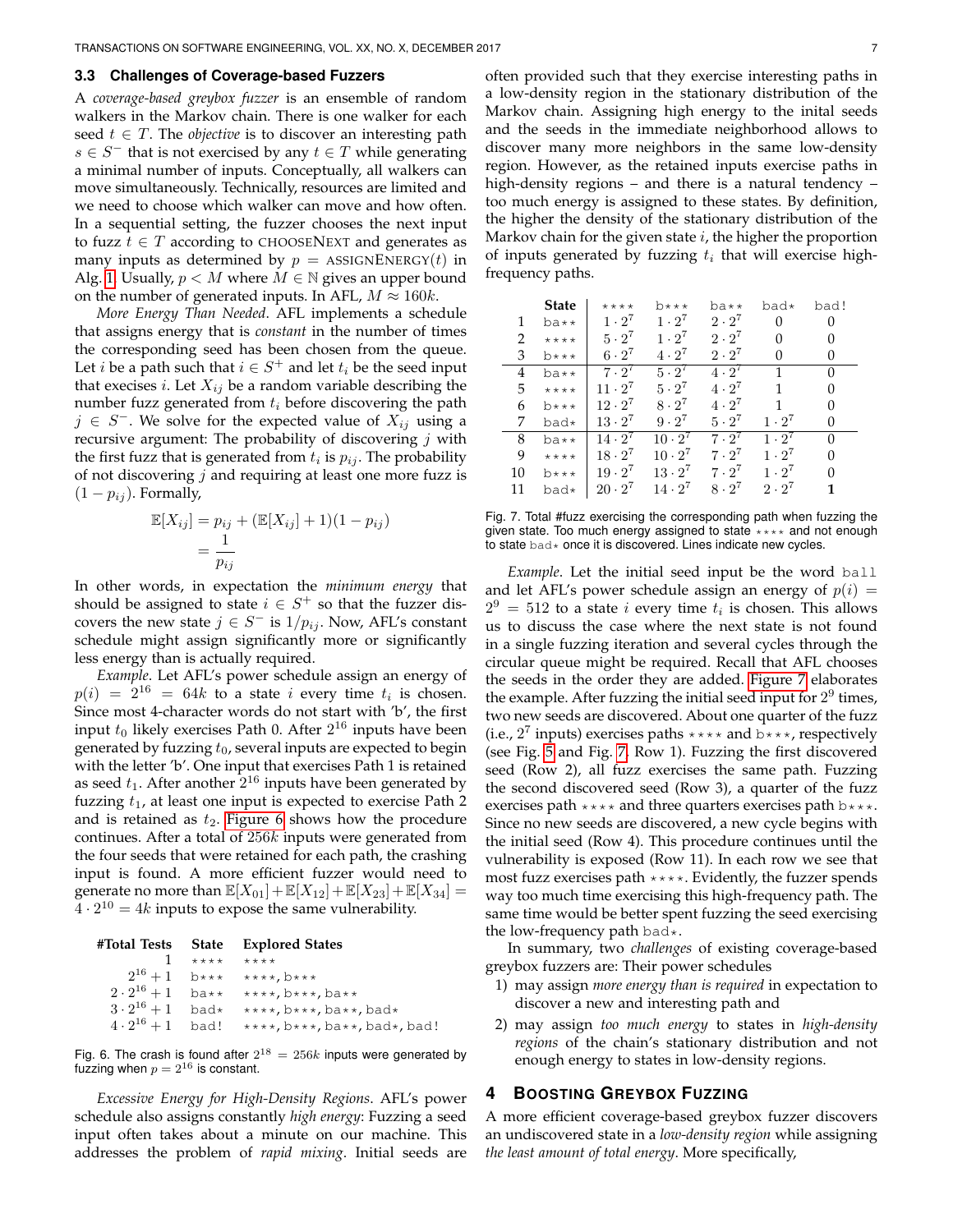- 1) **Search Strategy**. The fuzzer chooses  $i \in S^+$  such that  $\exists j \in S^-$  where  $\pi_j$  is low and  $\mathbb{E}[X_{ij}]$  is minimal.
- 2) **Power Schedule**. The fuzzer assigns the energy  $p(i)$  =  $\mathbb{E}[X_{ij}]$  to the chosen state i in order to limit the fuzzing time to the minimum that is required to be expected to discover a path in a low-density region.

In this paper, we propose *monotonous* power schedules that first assign low energy which monotonously increases every time the corresponding seed is chosen from the queue. This allows to rapidly approach  $\mathbb{E}[X_{ij}]$ . Moreover, our power schedules assign energy that is *inversely proportional* to the density of the stationary distribution of the Markov chain. Intuitively, as soon as a new path is discovered, we want to swiftly explore its general neighborhood expending only low energy. This allows us to get a first estimate of whether  $i$  lives in a high-density region. Every time  $i$  is chosen thereafter, it is assigned more energy. Intuitively, after the neighborhood is explored and it is established that  $i$  lives in a low-density region, the fuzzer can invest significantly more energy trying to find paths in the low-density neighborhood of i.

We also propose and evaluate search strategies that are aimed at the fuzzer expending most energy for paths in lowdensity regions. For instance, to establish whether a state is in a low-density region, we prioritize such  $t \in T$  that have been chosen from the circular queue least often and such  $t$ that exercise paths that have least often been exercised by other generated test inputs.

# **4.1 Power Schedules**

A power schedule regulates the energy  $p(i)$  of a state. More specifically, a power schedule decides how many inputs are generated by fuzzing the seed  $t_i \in T$  which exercises path  $i$  when  $t_i$  is selected next. In general,  $p(i)$  is a function of a) the number of times  $s(i)$  that  $t_i$  has previously been choosen from the queue  $T$  and b) the number of generated inputs  $f(i)$  that exercise i. In fact,  $f(i)/n$  is the maximumlikelihood estimator of the CGF's probability to generate an input that exercises  $i$  and thus approximates the distribution's density. We discuss and evaluate several power schedules.

The **exploitation-based constant schedule** (EXPLOIT) is implemented by most greybox fuzzers. After some burnin, the assigned energy is fairly constant every time  $s(i)$  that  $t_i$  is being chosen from the circular queue. The energy  $p(i)$ for state  $i$  is computed as

$$
p(i) = \alpha(i) \qquad \qquad \text{e.g., for AFL} \tag{1}
$$

where  $\alpha(i)$  is the CGF's present implementation of assignEnergy in Algorithm [1](#page-2-3) and remains constant as  $s(i)$ or  $f(i)$  varies. For instance, AFL computes  $\alpha(i)$  depending on the execution time, block transition coverage, and creation time of  $t_i$ . The example in [Figure 6](#page-6-1) is derived using a constant schedule.

The **exploration-based constant schedule** (EXPLORE) is a schedule that assigns constant but also fairly low energy. The energy  $p(i)$  for state i is computed as

$$
p(i) = \frac{\alpha(i)}{\beta} \tag{2}
$$

where  $\alpha(i)/\beta$  maintains the fuzzer's original judgement  $\alpha(i)$  of the quality of  $t_i$  and where  $\beta > 1$  is a constant.

**Cut-Off Exponential** (COE) is an exponential schedule that prevents high-frequency paths to be fuzzed until they become low-frequency paths. The COE increases the fuzzing time of  $t_i$  exponentially each time  $s(i)$  that  $t_i$  is chosen from the circular queue. The energy  $p(i)$  is computed as

$$
p(i) = \begin{cases} 0 & \text{if } f(i) > \mu \\ \min\left(\frac{\alpha(i)}{\beta} \cdot 2^{s(i)}, M\right) & \text{otherwise.} \end{cases}
$$
 (3)

where  $\alpha(i)$  maintaints the fuzzer's original judgement and  $\beta > 1$  is a constant that puts the fuzzer in exploration mode for  $t_i$  that have only recently been discovered (i.e.,  $s(i)$  is low), and where  $\mu$  is the mean number of fuzz exercising a discovered path

<span id="page-7-0"></span>
$$
\mu = \frac{\sum_{i \in S^+} f(i)}{|S^+|}
$$

where  $S^+$  is the set of discovered paths. Intuitively, highfrequency paths where  $f(i) > \mu$  that receive a lot of fuzz even from fuzzing other seeds are considered low-priority and not fuzzed at all until they are below the mean again. The constant M provides an upper bound on the number of inputs that are generated per fuzzing iteration.

| #Tests           | <b>State</b>  | <b>Explored States</b>                    |
|------------------|---------------|-------------------------------------------|
|                  | $***$ *       | ****                                      |
| $2^{10}$         | $h***$        | $***$ , $b***$                            |
| $2 \cdot 2^{10}$ | $\text{ba}**$ | $***, b***, ba**$                         |
| $3 \cdot 2^{10}$ | bad*          | $***, b***, ba**, bad*$                   |
| $4 \cdot 2^{10}$ | bad!          | $***$ , $b***$ , $ba**$ , $bad*$ , $bad!$ |
|                  |               |                                           |

Fig. 8. The crash is found after  $2^{12} = 4k$  inputs were generated by fuzzing with a power schedule.

*Example*. [Figure 8](#page-7-0) depicts the states that a greybox fuzzer explores with the COE power schedule with  $\alpha(i)/\beta = 1$ . The first test input is chosen at random from the program's input space. Since most 4-character words do not start with 'b', the first input  $t_0$  likely exercises path 0 which corresponds to state \*\*\*\*. The first time that  $t_0$  is fuzzed,  $s(0) = 0$  and  $f(0) = \mu = 1$  so that  $\alpha(0) = 2^0$ . Next time,  $s(0) = 1$  and  $f(0) = \mu = 2$  so that  $\alpha(0) = 2^1$ . When  $s(0) = 9$  and  $\alpha(0) = 2^9$ ,  $2^{10}$  test inputs will be generated so that one generated test input  $t_1$  is expected to start with the letter 'b' and the state  $b***$  is discovered (see Fig. [5\)](#page-5-2). Now, the newly discovered state is assigned low energy  $\alpha(1) = 2^0$ . However,  $f(0) > \mu$  so that soley  $t_1$  will be fuzzed in a similar fashion as  $t_0$  until  $s(1) = 9$ ,  $\alpha(1) = 2^9$  and  $2^{10}$ test inputs have been generated by fuzzing  $t_1$ . Again, one test input is expected to start with "ba" and the state  $\mathtt{ba}\ast\ast$ is discovered. [Figure 8](#page-7-0) shows how the procedure continues. After  $4k$  test inputs were generated from the four inputs that were retained for each path, the crashing input is found. The random generation of the same string would require *five orders of magnitude* more inputs on average  $(4 \cdot 10^6 k)$ random inputs) while the constant schedule in [Figure 6](#page-6-1) would require *one order of magnitude* more test inputs on average  $(256k)$ .

The **exponential schedule** (FAST) is an extension of COE. Instead of not fuzzing  $t_i$  at all if  $f(i) > \mu$ , the power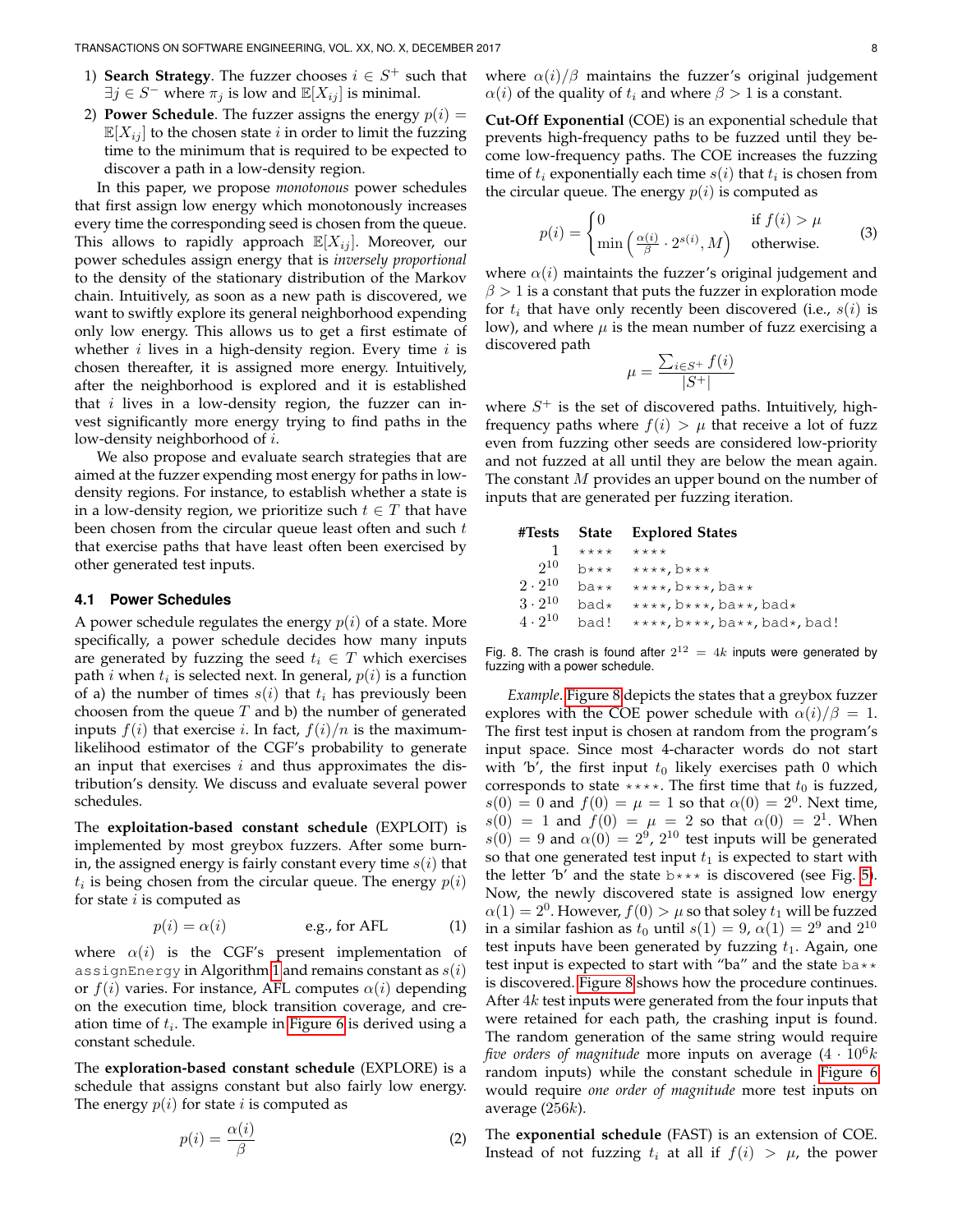schedule induces to fuzz  $t_i$  inversely proportional to the amount of fuzz  $f(i)$  that exercises path *i*. The energy  $p(i)$ that this schedule assigns to state  $i$  is computed as

$$
p(i) = \min\left(\frac{\alpha(i)}{\beta} \cdot \frac{2^{s(i)}}{f(i)}, M\right)
$$
 (4)

Intuitively,  $f(i)$  in the denominator allows to exploit  $t_i$ that have not received a high number of fuzz in the past and is thus more likely to be in a low-density region. The exponential increase with  $s(i)$  allows more and more energy for paths were we are more and more confident that they live in a low-density region.

The **linear schedule** (LINEAR) increases the energy of a state *i* in a linear manner w.r.t. the number of times  $s(i)$  that  $t_i$  has been chosen from T, yet is also inversely proportional to the amount of fuzz  $f(i)$  that exercises path *i*.

$$
p(i) = \min\left(\frac{\alpha(i)}{\beta} \cdot \frac{s(i)}{f(i)}, M\right) \tag{5}
$$

The **quadratic schedule** (QUAD) increases the energy of a state *i* in a quadratic manner w.r.t. the number of times  $s(i)$ that  $t_i$  has been chosen from  $T$ , yet is also proportional to the amount of fuzz  $f(i)$  that exercises path i. The energy  $p(i)$  for state *i* is computed as

$$
p(i) = \min\left(\frac{\alpha(i)}{\beta} \cdot \frac{s(i)^2}{f(i)}, M\right) \tag{6}
$$

#### **4.2 Search Strategies**

While a power schedule regulates the time spent fuzzing a seed, a search strategy decide which seed is chosen next. The decision is purely based on the number of times a seed has been fuzzed before and the amount of fuzz exercising the same path as the seed. An efficient coverage-based greybox fuzzer prioritizes inputs that have not been fuzzed very often and inputs that exercise low-frequency paths.

**Prioritize small**  $s(i)$ . This strategy chooses  $t_i \in T$  such that the number of times  $s(i)$  that  $t_i$  has been fuzzed is minimal. However, the fuzzer may still decide to skip the choosen test input, for instance if it is not a designated favourite. In that case, the search strategy is applied again until the fuzzer does not skip the input. Effectively, the queue is reordered using the search strategy. Intuitively, the fuzzer can establish early whether or not path  $i$  is a lowfrequency path and whether it should invest more energy into fuzzing  $t_i$ .

**Prioritize small**  $f(i)$ . This strategy chooses  $t_i \in T$ such that the number  $f(i)$  of generated inputs that exercise path  $i$  is minimal. The fuzzer may skip the chosen test input, for instance if it is not a designated favourite, until finally an input is chosen according to the search strategy and accepted for fuzzing. Intuitively, fuzzing an input that exercises a low-frequency path might generate more inputs exercising low-frequency paths.

# <span id="page-8-0"></span>**5 EVALUATION: VANILLA VERSUS BOOSTED CGF**

We compare AFLFAST our implementation of the presented monotonous power schedules with AFL 1.94b the baseline implementation featuring a constant schedule.

# <span id="page-8-1"></span>**5.1 Implementation: AFLFAST 1.94b**

AFL is a coverage-based greybox fuzzer that collects information on the basic block transitions that are exercised by an input. AFL's binary instrumentation is discussed in [Section 2.1.](#page-2-4) In our experiments, we extended version 1.94b. AFL implements certain strategies to select "interesting" inputs from the fuzz to add to the queue. We did not change this functionality. AFL addresses path explosion by "bucketing" – the grouping of paths according to the number of times all executed basic block transitions are exercised. We did not change this functionality either. All changes were made to ASSIGNENERGY and CHOOSENEXT in Algorithm [1.](#page-2-3)

*Changes for Power Schedule*. We changed the computation of the amount of fuzz  $p(i)$  that is generated for an input  $t_i$ . Firstly, AFL computes  $p(i)$  depending on execution time, transition coverage, and creation time of  $t_i$ . Essentially, if it executes more quickly, covers more, and is generated later, then the number of fuzz is greater. We maintain this evaluation in the various power schedules discussed above. Secondly, AFL executes the deterministic stage the first time  $t_i$  is fuzzed. Since our power schedules assign significantly less energy for the first stage, our extension executes the deterministic stage later when the assigned energy is equal to the energy spent by deterministic fuzzing. Lastly, AFL might initially compute a low value for  $p(i)$  and then dynamically increase  $p(i)$  in the same run if "interesting" inputs are generated. Since our implementation controls  $p(i)$ via a power schedule, we disabled this dynamic increase.

*Changes for Search Strategy*. We changed the order in which AFL chooses the inputs from the queue and how AFL designates "favourite" inputs that are effectively exclusively chosen from the queue. Firstly, for all executed basic block transitions b, AFL chooses as favourite the fastest and smallest inputs executing  $b$ . AFLFAST first chooses the input exercising b with the smallest number of time  $s(i)$ that it has been chosen from the queue, and if there are several, then the input that exercises a path exercised by the least amount of fuzz  $f(i)$ , and if there are still several, then the fastest and smallest input. Secondly, AFL chooses the next favourite input which follows the current input in the queue. AFLFAST chooses the next favourite input with the smallest number of time  $s(i)$  that it has been chosen from the queue and if there are several, it chooses that which exercises a path exercised by the least amount of fuzz  $f(i)$ .

While AFLFAST has since been improved, the version we used for the experiments is still available at [https://](https://github.com/mboehme/aflfast/tree/AFLFast.old) [github.com/mboehme/aflfast/tree/AFLFast.old.](https://github.com/mboehme/aflfast/tree/AFLFast.old)

# <span id="page-8-2"></span>**5.2 Vulnerabilities**

We chose GNU binutils v2.26 as subject because it is nontrivial and widely used for the analysis of program binaries. It consists of several tools including nm, objdump, strings, size, and c++filt. We zoom into some results by discussing the results for nm in more detail. Binutils is a difficult subject because the fuzzer needs to generate some approximation of a program binary in order to exercise interesting behaviors of the programs. We found a large number of serious vulnerabilities and several bugs (listed in [Table 1\)](#page-9-0).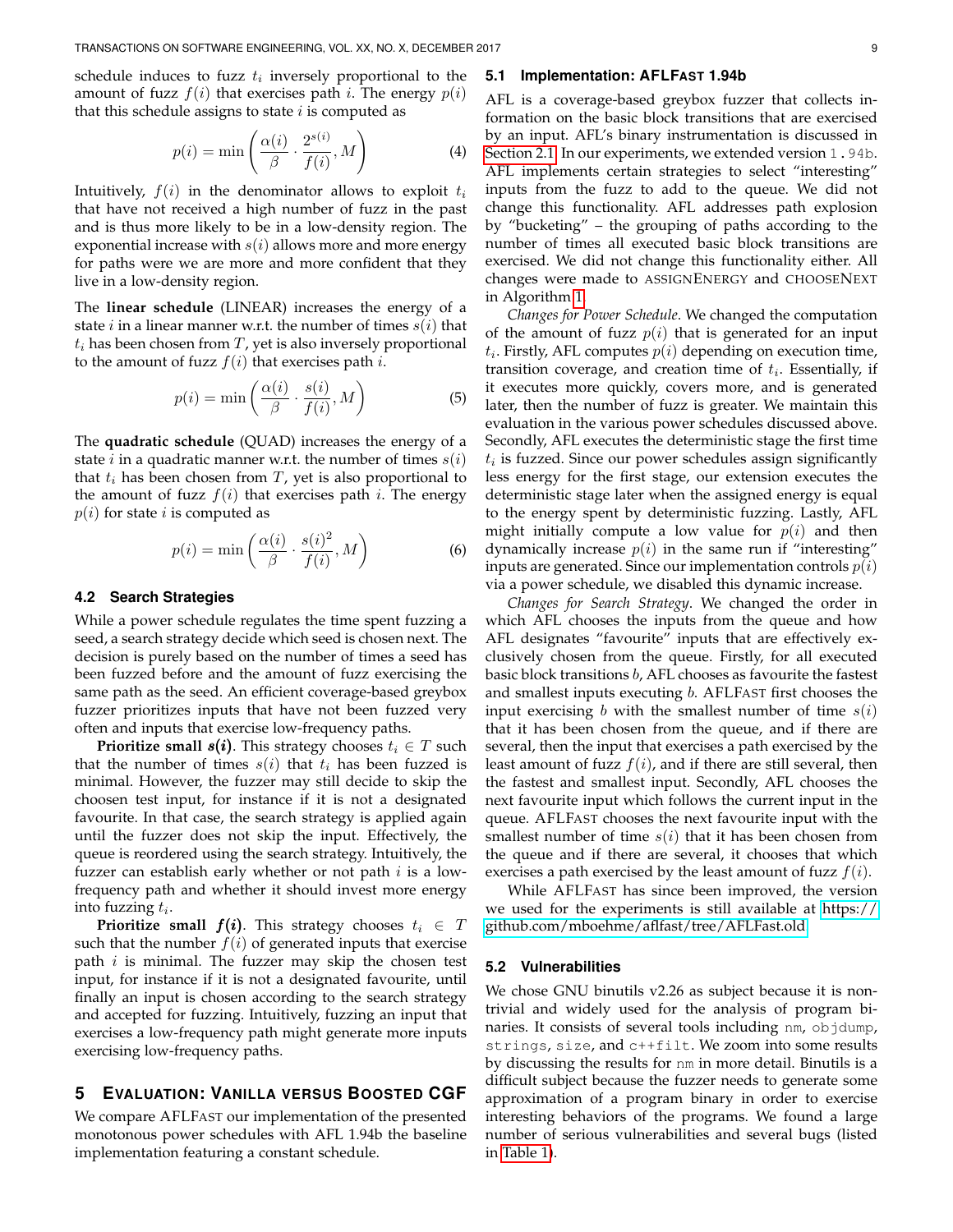TABLE 1 CVE-IDs and Exploitation Type

<span id="page-9-0"></span>

| Vulnerability | <b>Type</b>                           |
|---------------|---------------------------------------|
| CVE-2016-2226 | <b>Exploitable Buffer Overflow</b>    |
| CVE-2016-4487 | Invalid Write due to a Use-After-Free |
| CVE-2016-4488 | Invalid Write due to a Use-After-Free |
| CVE-2016-4489 | Invalid Write due to Integer Overflow |
| CVE-2016-4490 | Write Access Violation                |
| CVE-2016-4491 | Various Stack Corruptions             |
| CVE-2016-4492 | Write Access Violation                |
| CVE-2016-4493 | Write Access Violation                |
| CVE-2016-6131 | <b>Stack Corruption</b>               |
| Bug 1         | Buffer Overflow (Invalid Read)        |
| Bug 2         | Buffer Overflow (Invalid Read)        |
| Bug 3         | Buffer Overflow (Invalid Read)        |

All vulnerabilities were previously unreported and rated as medium security risk. We informed the maintainers, submitted patches, and informed the security community via the *ossecurity* mailing list.[6](#page-9-1) Mitre assigned *nine (9) CVEs*. At the time of writing, all patches have been accepted. These vulnerabilities affect most available binary analysis tools including valgrind, gdb, binutils, gcov and other libbfdbased tools. An attacker might modify a program binary such that it executes malicious code upon *analysis*, e.g., an analysis to identify whether the binary is malicious in the first place or when trying to reverse-engineer the binary.

TABLE 2 Subjects from Binutils

<span id="page-9-2"></span>

| Utility  | Parameters | <b>File Size</b> |
|----------|------------|------------------|
| $c++fit$ | ଡ (ବ       | 27kB             |
| nm       | $-C$ @ @   | 41kB             |
| objdump  | – പ ഭദ     | 36kB             |
| readelf  | -a @@      | 49kB             |
| size     | 6 G        | 32kB             |
| strings  | G G        | 28kB             |
|          |            |                  |

*Subjects*. The specific utilities and command line parameters are shown in [Table 2.](#page-9-2) The parameter @@ is a placeholder for the file that the fuzzer generates as input.

*Measure of #paths*. AFL maintains a unique path indentifier cksum for each input in the queue that is computed as a hash over the shared memory region that has a bit set for each basic block transition that is exercised by  $t$ . We implemented a map  $\{(\text{cksum}(i), f(i)) \mid t_i \in T\}$  that keeps track of the number of generated (and potentially discarded) inputs for each exercised path.

*Measure of #crashes*. AFL defines *unique crash* as follows. If two crashing inputs exercise a path in the same "bucket", then both inputs effectively expose the same unique crash.

*Experimental Infrastructure*. We ran our experiments on a 64-bit machine with 40 cores (2.6 GHz Intel $\mathbb R$ ) Xeon $\mathbb R$ ) E5-2600), 64GB of main memory, and Ubuntu 14.04 as host OS. We ran each experiment eight times for six hours, except for nm which was run eight times for 24 hours. We ran 40 experiments simultaneously, that is, one experiment was run on one core. All 40 experiments were also started and stopped simultaneously. So, there is no advantage for experiments that run longer. For each experiment, only one seed input is provided — the empty file. Time is measured using unix time stamps.

#### **5.3 General Results**



<span id="page-9-4"></span>Fig. 9. Average #crashes over time (on a log-scale) for AFLFAST (solid line) vs. AFL (dashed line) computed as mean over all runs in five minute intervals.

**Crashes over time**. After 6h, AFLFAST found one and two *orders of magnitude* more unique crashes than AFL in  $c++$ filt and nm, respectively.<sup>[7](#page-9-3)</sup> AFLFAST found 30 unique crashes in objdump where AFL found no crash at all. None of the fuzzers found a crashing input for the remaining three studied tools in any of eight runs of six hours. For each tool, the number of crashes found over time is shown in [Figure 9.](#page-9-4) In what follows, we investigate the unique crashes generated for nm with a 24 hour budget in more details.

TABLE 3 Time to expose the vulnerability.

<span id="page-9-5"></span>

| Vulnerability | AFL       | AFL-Fast          | Factor |
|---------------|-----------|-------------------|--------|
| CVE-2016-2226 | > 24.00 h | 3.85 h            | N/A    |
| CVE-2016-4487 | 2.63h     | 0.46 h            | 5.8    |
| CVE-2016-4488 | 6.92h     | 0.98h             | 7.0    |
| CVE-2016-4489 | 10.68h    | 2.78h             | 3.8    |
| CVE-2016-4490 | 3.68 h    | 0.41 <sub>h</sub> | 9.1    |
| CVE-2016-4491 | > 24.00 h | 4.74 h            | N/A    |
| CVE-2016-4492 | 12.18h    | 0.87h             | 14.1   |
| CVE-2016-4493 | 4.48 h    | 1.00 <sub>h</sub> | 4.5    |
| CVE-2016-6131 | > 24.00 h | 5.48 h            | N/A    |
| Bug 1         | 20.43h    | 3.38 h            | 6.0    |
| Bug 2         | 20.91 h   | 2.89 <sub>h</sub> | 7.2    |
| Bug 3         | > 24.00 h | 5.07 h            | N/A    |
|               |           |                   |        |

**Vulnerabilities in nm**. On average, AFLFAST exposes the CVEs seven (7) times faster than AFL and exposes three (3) CVEs that are not exposed by AFL in any of eight runs in 24 hours. AFLFAST exposes all found vulnerabilities in 2h17m, on average while AFL would require more than 12h30m. The first three rows of [Figure 10](#page-10-0) show the results for the vulnerabilities in the nm tool in more details. Each facet compares AFLFAST on the left hand-side and AFL on the right hand side using a box plot with a jitter overlay. In all of eight runs, AFLFAST consistently and significantly outperforms classic AFL. The average time to first exposure is shown in [Table 3.](#page-9-5) All vulnerabilities are exposed within the first six hours. The exponential power schedule and improved search strategies clearly boost the efficiency of the state-of-the-art coverage-based greybox fuzzer.

<span id="page-9-3"></span>7. Notice the logarithmic scale in [Figure 9.](#page-9-4)

<span id="page-9-1"></span>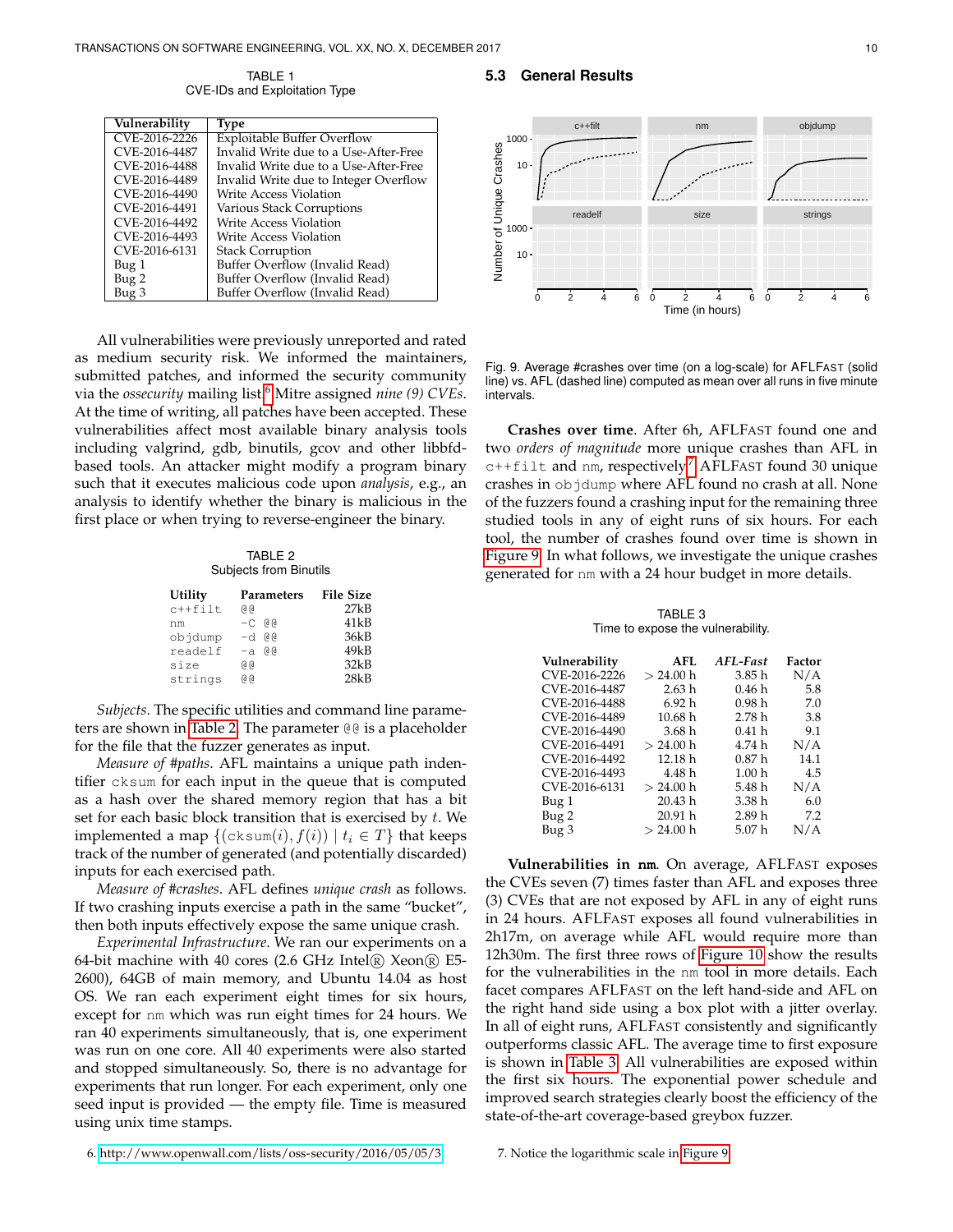

<span id="page-10-0"></span>Fig. 10. Time to expose the vulnerability.

**Bugs in nm**. AFLFAST finds two buffer overflows seven (7) times faster than AFL. AFLFAST also exposes a third bug which is not exposed by AFL at all. The three overflows are invalid reads and unlikely to be exploitable. The last row of [Table 1](#page-9-0) shows more details. Again, our extension consistently outperforms the classic version of AFL.

*Independent Evaluation*. We note that our collaborators, Team Codejitsu at DARPA Cyber Grand Challenge (CGC), evaluated both AFL and AFLFAST on all 150 benchmark programs that are provided as part of the CGC. On these binaries, AFLFAST exposes errors 19x faster than AFL, on average. In one run, AFL exposed four errors that are not exposed by our extension. However, AFLFAST exposed seven errors that are not exposed by AFL. Team Codejitsu integrated AFLFAST in their bot Galatica to prove vulnerabilities in the other teams' binaries. Galactica went on to take 2 nd place in the CGC finals *in terms of number of bugs found*. A thorough discussion and reflection of the CGC experience will not be covered in this article. However, we think that Codejitsu's success demonstrates the potential of AFLFAST.

*Low-frequency Paths*. In this paper, we argue that the fuzzing time is better spent exploring low-frequency paths. Firstly, we believe that low-frequency paths are more likely to be exercised by valid inputs that stress different behaviors of the program. Secondly, less time is wasted fuzzing high-



<span id="page-10-1"></span>Fig. 11. #Fuzz exercising a path (on a log-scale) after running AFL for 10 minutes on the nm-tool.

frequency paths that are exercised by most fuzz anyways. Finally, it allows the coverage-based greybox fuzzer to efficiently discover more paths per generated input. As we can see in [Figure 11,](#page-10-1) indeed our heuristics generate more fuzz for low-frequency paths and less fuzz for high-frequency paths. In 10 minutes, AFLFAST discovered twice as many paths as AFL. For AFLFAST only 10% of the discovered (low-frequency) paths are exercised by just one input while for AFL, 30% are exercised by just one input. The mean amount of generated test inputs per path is about three times higher for AFLFAST. This clearly demonstrates the effectiveness of our heuristics in exploring a maximal number of (low-frequency) paths while expending minimum energy.

#### **5.4 Comparison of Power Schedules**

Earlier, we introduced two constant and four monotonous power schedules. AFL adopts a constant power schedule and assigns a fairly high amount of energy. Basically, the same input will get the same performance score the next time it is fuzzed. This is the exploitation-based constant schedule (exploit). To understand the impact of our choice to start with a reduced fuzzing time per input, we also investigate an exploration-based constant schedule (explore) that assigns a fairly low and constant amount of energy. The monotonous schedules increase the fuzzing time in a linear, quadratic, or exponential manner. Specifically, AFLFAST implements an exponential schedule.



<span id="page-10-2"></span>Fig. 12. #Crashes over Time (Schedules).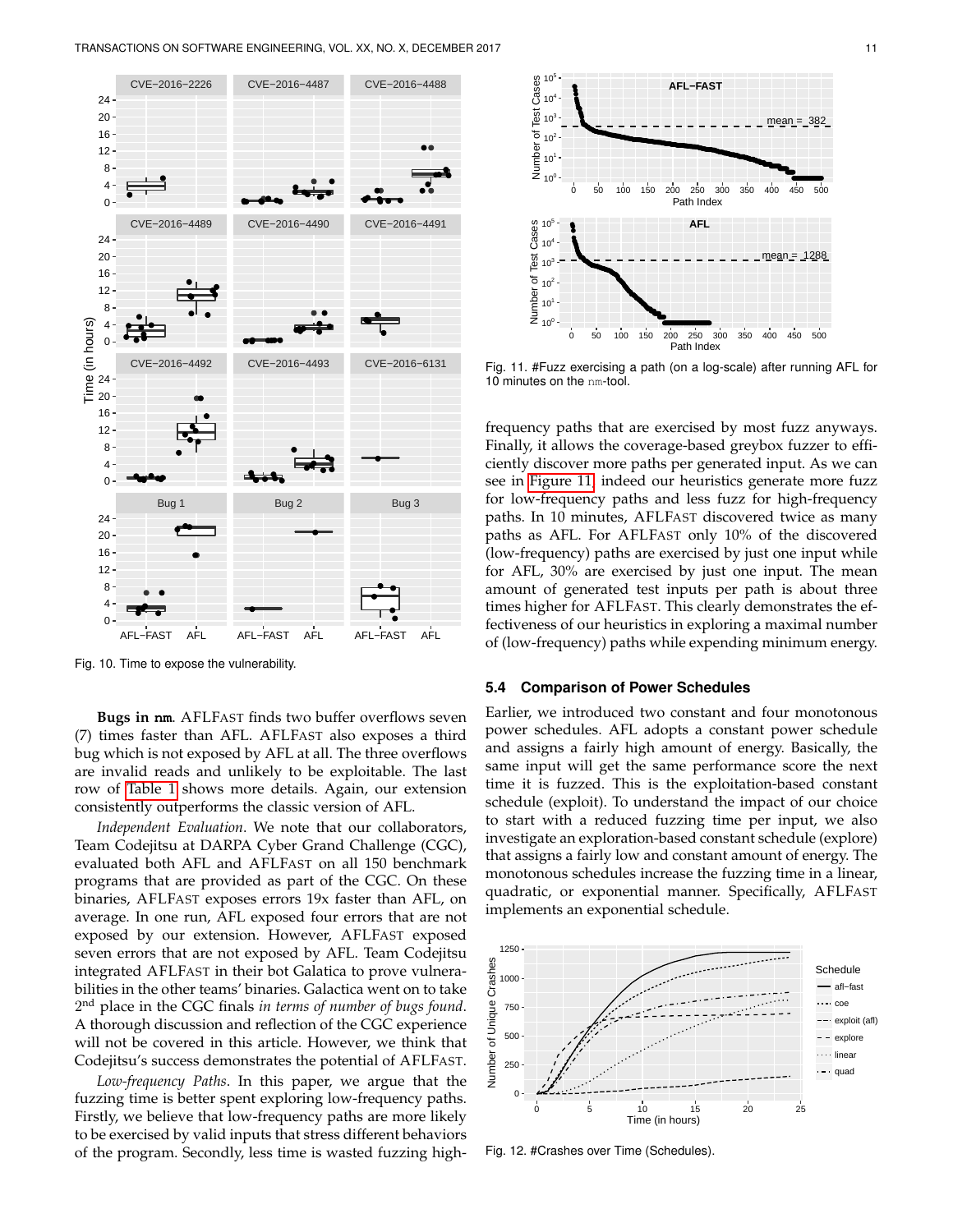**Results**. The exponential schedule that is implemented in AFLFAST outperforms all other schedules. The cut-off exponential schedule (coe) performs only slightly worse than AFLFAST. After 24 hours, both schedules (fast and coe) exposed 50% more unique crashes than the other three (linear, quad, and explore). Interestingly, the explorationbased constant schedule (explore) starts off by discovering a larger number of crashes than any of the other schedules; it fuzzes each input quickly and swiftly moves on to the next. However, this strategy does not pay off in the longer run. After 24 hours, it performs worse than any of the other schedules (except AFL's exploitation-based constant schedule). The quadratic schedule (quad) starts off revealing a similar number of unique crashes as AFLFAST but at the end of the 24 hour budget it performs comparably to the other two (linear and explore).

# **5.5 Comparison of Search Strategies**

Our search strategies prioritize inputs that have not been fuzzed very often (small  $s(i)$ ) and inputs that exercise lowfrequency paths (small  $f(i)$ ). In the following, we investigate two strategies targeting the implementation of AS-SIGNENERGY and CHOOSENEXT in Algorithm [1.](#page-2-3) *Strategy 1* designates as favourites  $t_i \in T$  where  $s(i)$  and  $f(i)$  are small, and then where execution time, transition coverage, and creation time are minimal. $8$  Without Strategy 1, AFLFAST (like AFL) designates as favorites  $t_i \in T$  where execution time, transition coverage, and creation time are minimal. *Strategy* 2 chooses the next input  $t_i$  from the queue where  $s(i)$  and  $f(i)$  are minimal and  $t_i$  is a favourite. Without Strategy 2 AFLFAST (like AFL) chooses the next input from the queue that is marked as favourite. All strategies are run with the exponential power schedule.



<span id="page-11-1"></span>**Results**. The combination of both strategies is significantly more effective than any of the strategies individually [\(Figure 13\)](#page-11-2). Until about 12 hours the other strategies perform very similarly. After 24 hours as individual strategy, strategy 1 which changes how AFL designates the favourite is more effective than strategy 2 and no strategy in the long run. As individual strategy, the strategy 2 which changes the order in which test inputs are chosen from the queue seems to be not effective at all. It performs similarly compared to running AFLFAST without any strategies (comparable to AFL but with exponential power schedule). However, after 24 hours, AFLFAST with both strategies exposes almost twice as many unique crashes as AFLFAST with no strategy or with only strategy 1.

#### **5.6 Result Summary**

We evaluated AFLFAST and several schedules plus search strategies on the GNU binutils v2.26. The exponential schedule outperforms all other schedules while our search strategies turn out to be effective. In eight runs of six hours, AFLFAST with an exponential schedule found an average of more than one order of magnitude more unique crashes than AFL for the tools nm and  $c++filt$ ; it found crashing inputs for objdump where AFL did not expose any crashes at all. In eight runs of 24 hours, AFLFAST found 6 vulnerabilities in nm 7x faster than AFL and exposed 3 vulnerabilities that were not exposed by AFL. AFLFAST also exposes two bugs in nm (that are unlikely exploitable) about seven times faster than AFL and exposed one bug that is not exposed by AFL. An independent evaluation of Team Codejitsu on all 150 binaries that are provided in the benchmark for the Cyber Grand Challenge establishes similar results. On average, AFLFAST exposes an error 19 times faster than AFL and also exposes 7 errors that are not found by AFL, at all.

# <span id="page-11-0"></span>**6 SYMBOLIC-EXECUTION-BASED WHITEBOX FUZZING VS COVERAGE-BASED GREYBOX FUZZING**

We compare AFLFAST our boosted coverage-based greybox fuzzer implementing the exponential schedule with the most recent version of KLEE v1.2-094a2183 [\[7\]](#page-16-6) a widelyused state-of-the-art symbolic-execution-based whitebox fuzzer—both in terms of vulnerability detection and in terms of code coverage. For the comparison in terms of *vulnerability detection*, we use the same subjects as the authors of KLEE when it was originally introduced, GNU Coreutils v6.10-1440ca24. Having exposed previously unreported errors that still existed in the most recent version, we were motivated to repeat this experiment on the most recent version, Coreutils v8.25-f1799198. For the comparison in terms of *code coverage*, we use the most recent version of Coreutils v8.25-f1799198.

# **6.1 Conceptual Comparison**

<span id="page-11-2"></span>Symbolic execution is designed for efficient *path exploration*, the systematic enumeration of the paths in a program. For each path in the control-flow graph of a program, the symbolic execution engine can construct a *path constraint*, a quantifier-free first-order logic formula that is satisfied by all inputs exercising this path. The path constraint is constructed as the conjunction of branch constraints. One *branch constraint* is added to the path constraint for each conditional instruction along the control-flow-path, deciding whether the true or false branch should be exercised next. The resulting path constraint is passed to a *Satisifiability Modulo Theorem* (SMT) solver to provide an input that satisfies the path constraint and thus exercises the path. KLEE [\[7\]](#page-16-6) is a symbolic-execution engine that implements several search heuristics to explore paths particularly that yield a high degree of code coverage quickly.

In contrast, blackbox fuzzers are not at all designed for path exploration. They treat the program as a blackbox whence there is no notion of program path. However, blackbox fuzzers can generate an enourmous amount of inputs in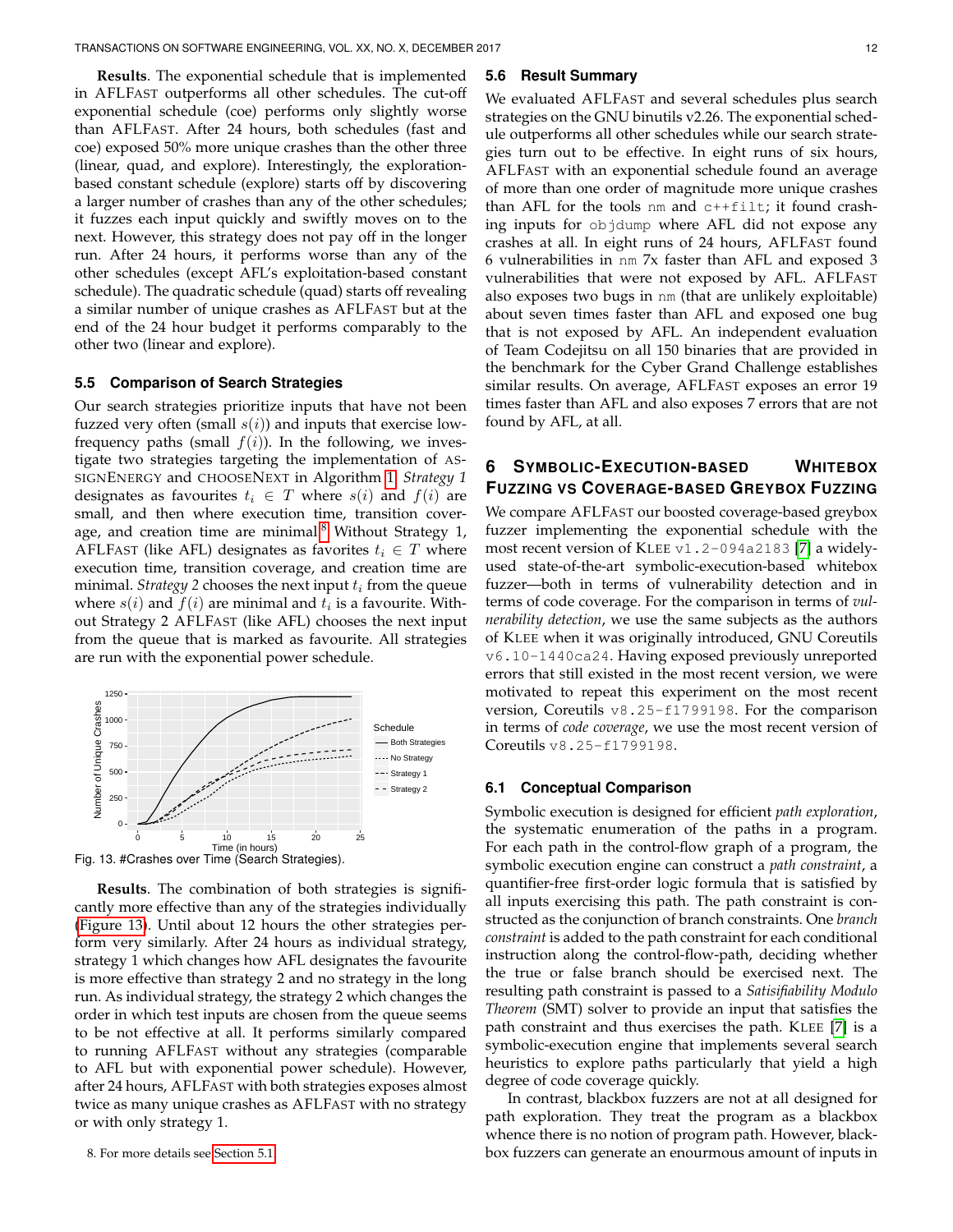a very short time. In earlier work, we showed that even the most effective fuzzer is less efficient than blackbox fuzzing if generating a test input takes relatively too long [\[4\]](#page-16-2). Since the blackbox fuzzer generates so many inputs (compared to a symbolic execution engine), many paths will be explored quickly in a collateral, incidental manner. However, the blackbox fuzzer's ability to discover new paths quickly decelarates while the symbolic execution engine keeps on discovering new paths steadily. So, the symbolic execution engine outperforms the blackbox fuzzer when more time is available.

Now, a coverage-based greybox fuzzer (CGF) is much better at path exploration than a blackbox fuzzer. The objective of a CGF is explicitly to discover as many new and interesting paths as possible. A CGF leverages lightweight instrumentation to identify which path is exercised by an input. It uses the inputs that were retained because they exercised new and interesting paths to explore their neighborhood and discover further new and interesting paths that were otherwise difficult to reach from the original seed inputs. While symbolic execution uses program analysis, tainting, and constraint solving, a CGF still uses only random mutations of the seed inputs, retaining much of the efficiency of blackbox fuzzers. Our power schedules improve on the capability to explore a maximal number of paths per unit time.

Hence, we compare KLEE and AFLFAST head to head to determine which one is better at path exploration, code coverage, and exposing errors. We leverage the same benchmarks as the original KLEE paper. However, we note that such tool comparisons should always be taken with a grain of salt. An empirical evaluation is always comparing only the implementations of two concepts rather than the concepts themselves. Improving the efficiency or extending the search space may only be engineering effort unrelated to the concept [\[22\]](#page-17-0). We make a conscious effort to explain the observed phenomena and distinguish conceptual from technical origins.

# **6.2 Fuzzing Command Line Utilities using AFLARGV**

The GNU Coreutils [\[23\]](#page-17-1) is a collection of more than 50 widely used command-line tools, including cp to copy files and mkdir to create new directories. An overview of the utilities for a more recent version is shown in [Table 4.](#page-14-0) Most utilities have mandatory and optional command line parameters and process one or more files. Given lower and upper bounds on the number and size of options and files, KLEE is able to synthesis both options and files during the symbolic execution. However, AFLFAST (just like AFL) can only generate a single file as program input.

To facilitate the proper testing of the Coreutils commandline utilities, we implemented AFLARGV a simple tool that takes (i) lower and upper bounds on the number and size of command-line options and files and (ii) an input file, and *disassambles* the given file into command-line options and the required number of files. AFLARGV allows to specify the upper and lower bounds using the same format as KLEE.<sup>[9](#page-12-0)</sup> The AFLARGV arguments -sym-args <MIN> <MAX> <N> would specify between *MIN* and *MAX* number of command-line options of maximum length N characters. The AFLARGV arguments -sym-files <MIN> <MAX> <N> would specify between *MIN* and *MAX* number of files of maximum  $N$  bytes. There can be one argument -file that specifies a file of arbitrary length. For instance, to use AFLFAST with AFLARGV to fuzz the utility md5sum with up to one argument of maximum length four and a file of arbitrary length, we would execute:

\$ afl-fuzz -i in -o out \ **aflargv** -sym-args 0 1 4 -file md5sum

The *file format* leverages fixed-length data chunks to accomodate the actual values and size for the specified options and files. For instance, AFLFAST generates the following fuzz as input to AFLARGV:

| ①                                                | ②             | ②             | ③             |               |               |               |     |
|--------------------------------------------------|---------------|---------------|---------------|---------------|---------------|---------------|-----|
| $0 \times FF$                                    | $0 \times 02$ | $0 \times 2D$ | $0 \times 66$ | $0 \times 00$ | $0 \times 00$ | $0 \times 09$ | ... |
| A file is a sequence of bytes split into chunks. |               |               |               |               |               |               |     |

Via the AFLARGV arguments, we specified up to one command-line option of maximum four characters. The first two bytes  $(1)$  specify that this optional parameter is indeed used and that the parameter is two characters long. The following four bytes  $(2)$  specify the ASCII code of the actual argument. Only two bytes are interpreted ('0x2D 0x66' is ASCII code for  $"$ -f" ). The remaining two bytes are ignored. Via the AFLARGV arguments, we specified a file of arbitrary length. Hence, everything beyond the sixth byte  $(3)$  is interpreted as file content.

AFLFAST is oblivious to AFLARGV. As far as the fuzzer is concerned, it generates inputs with the objective to discover a maximum number of paths per unit time. Given the generated fuzz, AFLARGV synthesizes the files and passes the corresponding command-line parameters to the tool under test which (as per normal) provides feedback on the discovered paths. In our example, AFLARGV generates a file t1.txt and calls md5sum -f t1.txt.

#### <span id="page-12-2"></span>**6.3 Experimental Setup**

We used the same subjects and experimental parameters<sup>[10](#page-12-1)</sup> as provided in the original KLEE paper [\[7\]](#page-16-6) in order to mitigate experimenter bias and allow for a fair comparison. We run each fuzzing campaign for *one (1) hour* using the same experimental infrastructure that was discussed earlier (Sec. [5.2\)](#page-8-2). We start KLEE and AFLFAST with the following command-line options (as provided by the authors):

-sym-args 0 1 10 -sym-args 0 2 2 -sym-files 1 8 We start AFLFAST with no options and an empty file. Technically, we assembled a single, "empty" seed file representing the minimum number of options, all of length zero characters, and the minimum number of files, all of size zero bytes. AFLARGV also allows to assemble such a file from a provided set of arguments and files according to the required file format. This would be important when we needed to seed the fuzzer using test cases from an existing regression test suite. However, we do not actually utilize that functionality in our experiments.

We measure effectiveness by executing the generated inputs on the utilities compiled with AddressSanitizer [\[24\]](#page-17-2).

<span id="page-12-0"></span>9.<https://klee.github.io/docs/options/#klee-usage>

<span id="page-12-1"></span><sup>10.</sup> Tutorial at [https://klee.github.io/tutorials/testing-coreutils.](https://klee.github.io/tutorials/testing-coreutils)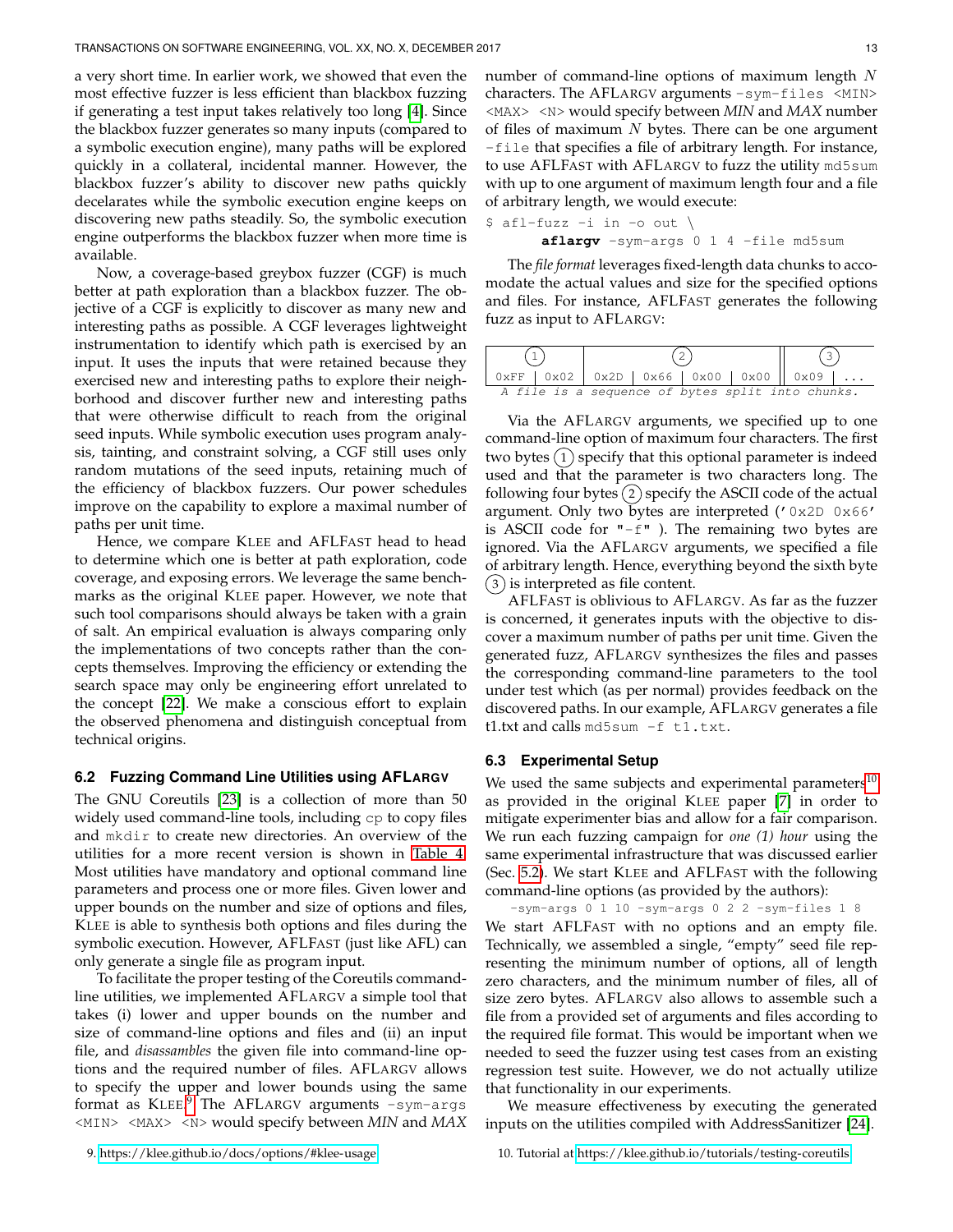# **6.4 Vulnerability Detection**

In this experiment, we compare the symbolic executionbased whitebox fuzzer KLEE and our boosted greybox fuzzer AFLFAST in terms of vulnerability detection. We use the KLEE *benchmark*, a collection of bugs that were reported in the original KLEE paper [\[7\]](#page-16-6).

First, we measure the time it takes to expose these errors (*efficiency*). Second, we discuss bugs found only by AFLFAST but not by KLEE (*effectivenness*). Finally, encouraged by our findings, we conducted an experiment using the most recent version of Coreutils where we compare AFLFAST and KLEE in terms of previously unreported bugs found (*effectiveness*).

**KL E E AFLFA S T How to Reproduce 09:48** > 1h md5sum -c t1.txt 18:49 **00:20** mkdir -Z a b 09:30 **00:20** mkfifo -Z a b **00:02** 00:24 mknod -Z a b p **00:16** 01:53 paste -d\\ abcdefghijklmnopqrstuvwxyz **16:17** 21:56 pr -e t2.txt **00:04** 07:14 ptx -F\\ abcdefghijklmnopqrstuvwxyz **00:03** 01:31 seq -f %0 1 > 1h **05:00** tac -r t3.txt t3.txt where files  $t1.txt$ : "\t \tMD5 ("  $t2.txt$ : "\b\b\b\b\b\b\t"  $t3.txt:$  "\n"

Fig. 14. Time to expose the KLEE benchmark bugs. KLEE is fairly deterministic. So, we report the results for one run (as min: sec). AFLFAST is a random approach. Hence, we report the mean over ten runs.

**Results (Efficiency)**. *On the* KLEE *benchmark,* KLEE *is more efficient than* AFLFAST *for six out of nine bugs [\(Figure 14\)](#page-13-0).* However, on average AFLFAST requires much less time to expose an error than KLEE. Specifically, the mean time-toexposure is 4:49 for AFLFAST and 6:51 for KLEE. Moreover, we note that the KLEE benchmark consists of bugs that were explicitly discovered and reported by the authors of KLEE, which introduces a *selection bias*: KLEE might be best in discovering those errors that it *did* discover (but not in discovering those that it did *not* discover).

KLEE outperforms AFLFAST in terms of efficiency on the KLEE benchmark bugs.

| How to reproduce                                          | <b>Crash Location</b> | Symptom           |  |  |  |
|-----------------------------------------------------------|-----------------------|-------------------|--|--|--|
| pr $-155555555 - 5$                                       | pr.c:1918             | Memory exhausted  |  |  |  |
| echo ""  $ptx -w^* \cdot * -0$ regexec.c:2354             |                       | Buf. Overflow (W) |  |  |  |
| echo ""  ptx -fW ^ regex_internal.c:940 Buf. Overflow (R) |                       |                   |  |  |  |
| echo ""  $ptx -W.++x A$ regexec.c:3780                    |                       | Buf. Overflow (R) |  |  |  |
| echo ""  ptx "- $\overline{W}\$  " A regexec.c:2312       |                       | Buf. Overflow (R) |  |  |  |
| where file $A: \mathbb{T} \setminus \mathbb{n}$           |                       |                   |  |  |  |

Fig. 15. Bugs found only by AFLFast in the same subjects using in [\[7\]](#page-16-6) for Coreutils v6.10. These bugs are not fixed in v6.11. The bug in Row 1 is an integer overflow that leads to memory exhaustion and still exists in the most recent version (v8.25-f1799198). The remaining bugs are heap-based buffer overflows in the regular expression component of GNULIB that is used by Coreutils.

**Results (Effectiveness)**. *On the benchmark,* AFLFAST *and* KLEE *fail to discover one bug in the* KLEE *benchmark. Moreover,* AFLFAST *discovered five bugs that* KLEE *did not find, one of which still existed in the most recent version of Coreutils [\(Figure 15\)](#page-13-1)*. The four buffer overflows in ptx that only AFLFAST could detect should be within the search space of KLEE. However, we are unsure whether KLEE has even the capability to detect that pr tries to allocate a negative

amount of memory, which together with an integer overflow leads to memory exhaustion. We investigated the failure to detect the bugs within the one hour time budget. For KLEE, we attribute the failure to discover the bug in tac to recent changes in KLEE. For AFLFAST, we attribute the failure to discover the bug in md5sum to the difficulty to synthesize the specific sequence of characters required to expose the bug (see [Figure 14\)](#page-13-0). AFLFAST must generate a file containing a *specific* sequence of eight bytes and the option -c to expose the bug. We note, however, that AFLFAST *can* detect the bug with a two hour time budget.

AFLFAST outperforms KLEE in terms of effectiveness within the 1-hour time frame.

<span id="page-13-2"></span><span id="page-13-0"></span>

|                                                | <b>Bug Report</b>                                                                                                                                                                                                                                                                                                                                                                                                                                                                 |
|------------------------------------------------|-----------------------------------------------------------------------------------------------------------------------------------------------------------------------------------------------------------------------------------------------------------------------------------------------------------------------------------------------------------------------------------------------------------------------------------------------------------------------------------|
|                                                | http://bugs.gnu.org/24996                                                                                                                                                                                                                                                                                                                                                                                                                                                         |
| split -n2/3 /dev/null                          |                                                                                                                                                                                                                                                                                                                                                                                                                                                                                   |
|                                                | http://bugs.gnu.org/25003                                                                                                                                                                                                                                                                                                                                                                                                                                                         |
| printf "abcde\x00\x00\x00a " \  od -tazfL -    |                                                                                                                                                                                                                                                                                                                                                                                                                                                                                   |
|                                                | http://bugs.gnu.org/25004                                                                                                                                                                                                                                                                                                                                                                                                                                                         |
| echo $a > $PWD/a;$ ptx -wl -A \$PWD/a          |                                                                                                                                                                                                                                                                                                                                                                                                                                                                                   |
|                                                | http://bugs.gnu.org/25011                                                                                                                                                                                                                                                                                                                                                                                                                                                         |
| echo a > a; pr "-S\$ (printf "\t\t\t")" a -m a |                                                                                                                                                                                                                                                                                                                                                                                                                                                                                   |
|                                                |                                                                                                                                                                                                                                                                                                                                                                                                                                                                                   |
| echo 0>a; printf "%0.s0" 158 >> a; sort -R a   |                                                                                                                                                                                                                                                                                                                                                                                                                                                                                   |
|                                                | http://bugs.gnu.org/25024                                                                                                                                                                                                                                                                                                                                                                                                                                                         |
|                                                |                                                                                                                                                                                                                                                                                                                                                                                                                                                                                   |
|                                                | http://bugs.gnu.org/25041                                                                                                                                                                                                                                                                                                                                                                                                                                                         |
| $\text{tac} - - 6 -$                           |                                                                                                                                                                                                                                                                                                                                                                                                                                                                                   |
|                                                | http://bugs.gnu.org/25041                                                                                                                                                                                                                                                                                                                                                                                                                                                         |
| AFLFAST<br>KLEE                                | How to reproduce / Error type<br>pr -155555555 -5<br>$\vee$ <b>x</b> Allocating negative #memory<br>$\vee$ <b>x</b> Buffer Underflow (Heap, Write)<br>$\vee$ <b><math>\times</math></b> Segmentation Fault<br>$\vee$ <b>X</b> Buffer Overflow (Heap, Read)<br>✔ X Buffer Overflow (Global, Read) http://bugs.gnu.org/25023<br>$\boldsymbol{\vee}$ <b>X</b> Misaligned Address<br>tail $-f < \epsilon$ -<br>$\vee$ $\times$ Use-After-Free<br>$\vee \vee$ Loading-of-Invalid-Value |

Fig. 16. Bugs found in the recent version v8.25-f1799198 of Coreutils.

<span id="page-13-1"></span>**Results (Coreutils v8.25)**. *On Coreutils v8.25,* AFLFAST *discovers eight previously unreported bugs while* KLEE *discovers only one [\(Figure 16\)](#page-13-2).* We attribute much of this advantage to AFLFAST's *runtime checking* while KLEE requires a *constraint-based error detection* mechanism. KLEE symbolically executes (i.e., interprets) the program's LLVM intermediate representation and uses constraint solving to determine whether an error could have occured. Most symbolic-execution-based whitebox fuzzers integrate the error detection directly into the constraint solving process. This embedding restricts the detection to such errors that can be encoded as constraint violations. For instance, it might be difficult to encode (and thus detect) the misaligned address bug that AFLFAST could find. The error detection is further impaired by the incompleteness of the *environment model* that underlies the symbolic interpreter. In contrast, AFLFAST as greybox fuzzer executes the compiled binary concretely and reports any generated input that *crashes*. Runtime checkers, such as ASAN [\[24\]](#page-17-2), crash the program for executions where the program would not normally crash.

To detect vulnerabilities, KLEE requires a constraintbased vulnerability detection mechanism and presumes completeness of constraint encoding and environment modelling while AFLFAST merely executes the program reporting any crashes, e.g., using runtime checking.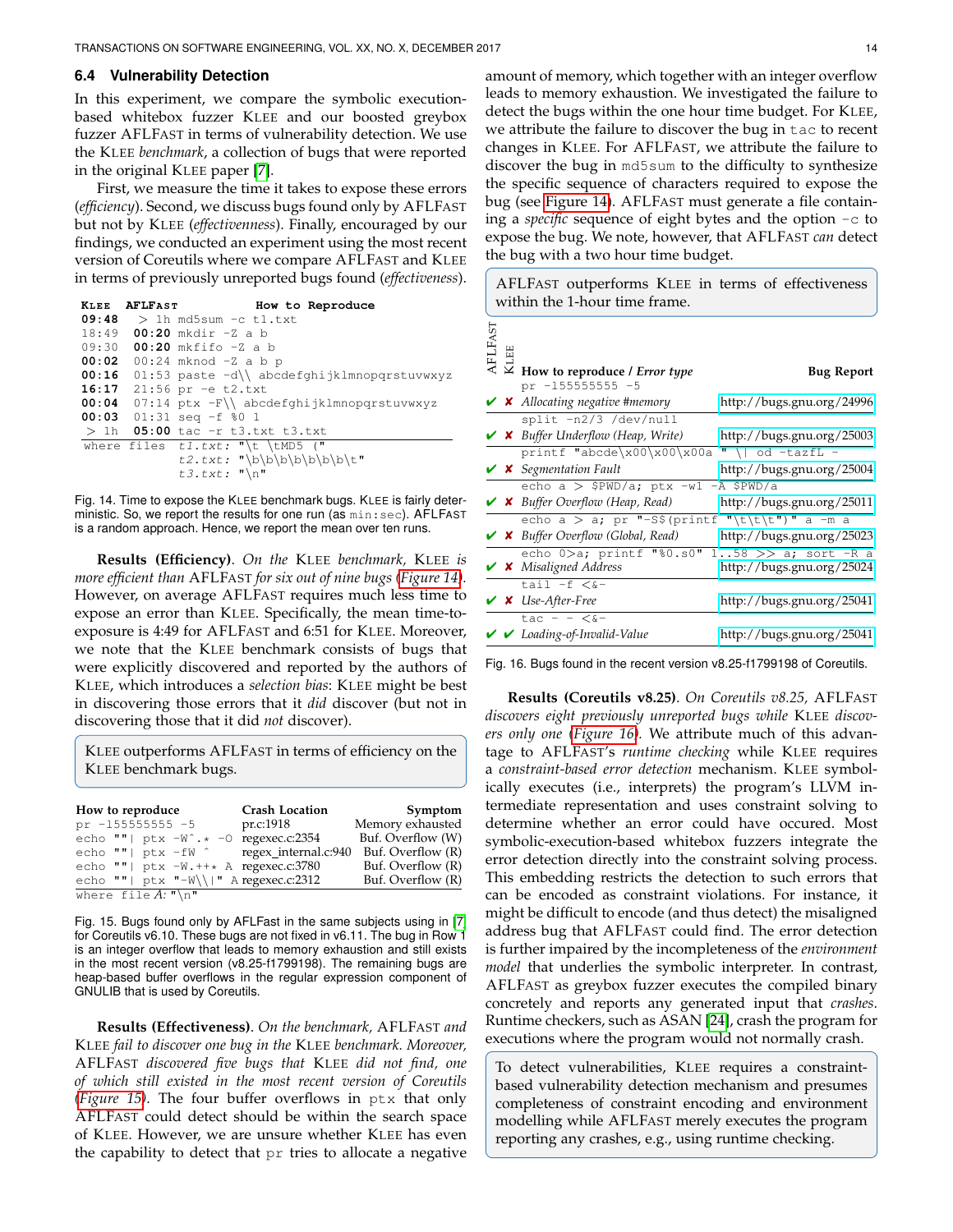Statement coverage achieved in Coreutils v8.25-f1799198 of Coreutils and Executable Lines of Code (ELOC) for each subject.

<span id="page-14-0"></span>

| Utility  |     |                |                      |     | ELOC AFLFAST KLEE Utility ELOC AFLFAST KLEE Utility ELOC AFLFAST KLEE Utility ELOC AFLFAST KLEE Utility |                                   |                        |      |                  |                         |      |                                 |                                   |     | <b>ELOC AFLFAST KLEE</b> |            |
|----------|-----|----------------|----------------------|-----|---------------------------------------------------------------------------------------------------------|-----------------------------------|------------------------|------|------------------|-------------------------|------|---------------------------------|-----------------------------------|-----|--------------------------|------------|
| base64   | 104 |                | 90.0 92.0 echo       | 97  |                                                                                                         |                                   | 64.0 $81.0$ logname    | -25  |                  | $96.0$ $96.0$ pwd       | 129  | $33.0 \quad 33.0 \, \text{ttv}$ |                                   | 32  |                          | 96.0 100.0 |
| basename | 55  |                | 100.0 $100.0$ expand | 72  |                                                                                                         | 94.0 94.0 ls                      |                        | 1547 |                  | 61.7 33.0 seq           | 282  |                                 | $89.6$ 71.0   uname               | 85  |                          | 82.0 91.0  |
| cat      | 219 |                | 83.8 78.0 expr       | 334 |                                                                                                         |                                   | 76.0 70.0 md5sum       | 297  |                  | 53.4 $69.0$ shuf        | 223  |                                 | $86.0\quad 60.0$   unexpand       | 104 |                          | 93.9 92.0  |
| cksum    | 61  |                | 86.0 91.0 factor     | 510 |                                                                                                         | $52.8$ $23.0 \ln 1$               |                        | 194  | 84.6 94.0 sort   |                         | 1702 | 68.1 $48.0 \vert \text{uniq}$   |                                   | 195 |                          | 89.6 89.0  |
| comm     | 146 |                | 95.0 94.0 fmt        | 315 |                                                                                                         | $90.0 \quad 88.0 \, \mathrm{lod}$ |                        | 637  |                  | $89.1 \quad 87.0$ split | 641  |                                 | 76.3 30.0 uptime                  | 70  |                          | 92.0 92.0  |
| csplit   | 521 |                | 79.3 77.0 fold       | 104 |                                                                                                         | 94.0 $96.0$ paste                 |                        | 189  | 91.0 93.0 stat   |                         | 555  |                                 | $68.1\quad 61.0$   users          | 53  |                          | 97.1 90.0  |
| cut      | 188 |                | 87.3 93.0 head       | 382 |                                                                                                         | 68.0 $70.0$ pr                    |                        | 854  | 95.0 67.0 tac    |                         | 238  | 70.1 71.0 wc                    |                                   | 308 |                          | 72.9 76.0  |
| df       | 664 |                | 74.3 49.0 hostid     | 23  |                                                                                                         |                                   | 100.0 $100.0$ printenv | 41   | 100.0 100.0 tail |                         | 841  | 55.1 52.0 who                   |                                   | 279 |                          | 83.0 86.0  |
| dirname  | 35  | 100.0 100.0 id |                      | 160 |                                                                                                         |                                   | $85.0$ $83.0$ printf   | 224  | 88.7 95.0 tr     |                         | 620  |                                 | 74.8 75.0 whoami                  | 28  |                          | 96.0 96.0  |
| du       | 347 | 65.3 68.0 join |                      | 430 |                                                                                                         | 90.5 $85.0$ ptx                   |                        | 657  |                  | 93.6 64.0 tsort         | 193  |                                 | 69.3 96.0 $\sqrt{\text{Average}}$ | 327 |                          | 82.1 78.3  |

# **6.5 Code Coverage**

We compare KLEE and AFLFAST in terms of coverage achieved. Leveraging our earlier experimental infrastructure, we choose the most recent version of GNU Coreutils (v8.25-f1799198) as subjects. The experimental setup as discussed in [Section 6.3](#page-12-2) remains. We measure *statement coverage* achieved after one hour of fuzzing by re-executing the generated inputs on the utilities compiled for GCOV.

**Results**. *On average,* AFLFAST *achieves slightly more code coverage than* KLEE [\(Table 4\)](#page-14-0). While KLEE covers circa 78% of executable lines of code in the average utility, AFLFAST covers about 82%. In total, there are 16k executable statements, out of which AFLFAST covers slightly more than 12k (76%) and KLEE slightly more than 10k (64%). This means that AFLFAST *scales better* than KLEE and is more effective when covering statements in the larger utilities. However, in our experience (i.e., by checking the statements in some utilities that were covered by one fuzzer or the other) KLEE and AFLFAST have individual strengths and perform best in different circumstances. For instance, KLEE could easily synthesize complex command-line options (e.g.,  $-\text{help}$ ) that would be out of reach for AFLFAST running without a dictionary. The results might have looked very different if the majority of options were not just two characters long  $(e.g., -h).$ 

AFLFAST performs slightly better than KLEE in terms of code coverage. However, a combination might be even more powerful, using their strengths to mitigate each other's weaknesses.

# **7 DEPLOYMENT IN AFL 2.33B**

Together with the publication of the shorter version of this paper [\[1\]](#page-16-3), we made AFLFAST available to the public at

#### <https://github.com/mboehme/aflfast>

The release of AFLFAST as Github repository created considerable interest among practicing cyber-security researchers. Links to the paper as well as to the repository were shared and re-tweeted hundreds of times on Twitter. Members of the security community downloaded our tool and evaluated it on their own, finding a large number of bugs that were previously out of reach. The blogposts they wrote were featured for several hours as TOP-1 entry on Hackernews, a popular forum for tech-savvy readers. Google security awarded USD 2,000 in bug bounties for the bugs found by AFLFAST (and reported in this paper). Only eight months after its release, the Github repository of AFLFAST received 172 stars and was forked 89 times. Even though the changes to the source code were relatively small, the impact on the security community was immense.

Michał Zalewski, the main developer of AFL, read our paper, studied our implementation, improved AFL according to several observations, and conducted experiments of his own.<sup>[11](#page-14-1)</sup> We report on his observations about AFLFAST, the resulting improvements to AFL and the outcome of his experiments. Zalewski observed the following about our implementation

- 1) Rather than spending time in the deterministic stage, AFLFAST spends a greater proportion of time on "nondeterministic" fuzzing early in the campaign. In other words, AFLFAST assigns substantially less energy in the beginning of the fuzzing campaign.
- 2) Most of the cycles that AFLFAST carries out, are in fact very short. This causes the queue to be cycled very rapidly, which in turn causes new retained inputs to be fuzzed almost immediately. In other words, because AFLFAST assigns less energy, it can process the complete queue substantially faster. We say it starts by exploration rather than by exploitation.

Based on these observations, Zalewski implemented into mainline AFL what we call the *explore*-schedule. Concretely, he reduced the time a seed is being fuzzed by a factor of 20. For the experiments, he calls this new version *FidgetyAFL* (version 2.33b) – not to be confused with the older versions which implement the *exploit*-schedule (up to version 2.32b). For the experiments, Zalewski compared AFL, FidgetyAFL, and AFLFAST on four subjects. Instead of the number of paths or number of crashes, Zalewski measures the map density. The *map density* correlates with the number of edges that have been exercised in the subject's control-flow graph. All fuzzers are started with the same parameters.

- **libpng** (*2 runs of 6h*). AFL was consistently but slightly ahead of AFLFAST (∼1%). FidgetyAFL outperformed both AFL and AFLFAST by about 10% at the one (1) hour mark but slightly trailed behind at the six (6) hour mark. This is consistent with our observation that the *explore*-schedule is quite efficient only for the first few hours—but is later outperformed by other schedules (see [Figure 12\)](#page-10-2).
- **libjpeg-turbo** (*2 runs of 6h*). AFLFAST outperformed AFL by 15% at the one hour mark and by 5% at the

<span id="page-14-1"></span>11. The discussion can be found here: [https://groups.google.com/](https://groups.google.com/forum/#!topic/afl-users/fOPeb62FZUg) [forum/#!topic/afl-users/fOPeb62FZUg](https://groups.google.com/forum/#!topic/afl-users/fOPeb62FZUg)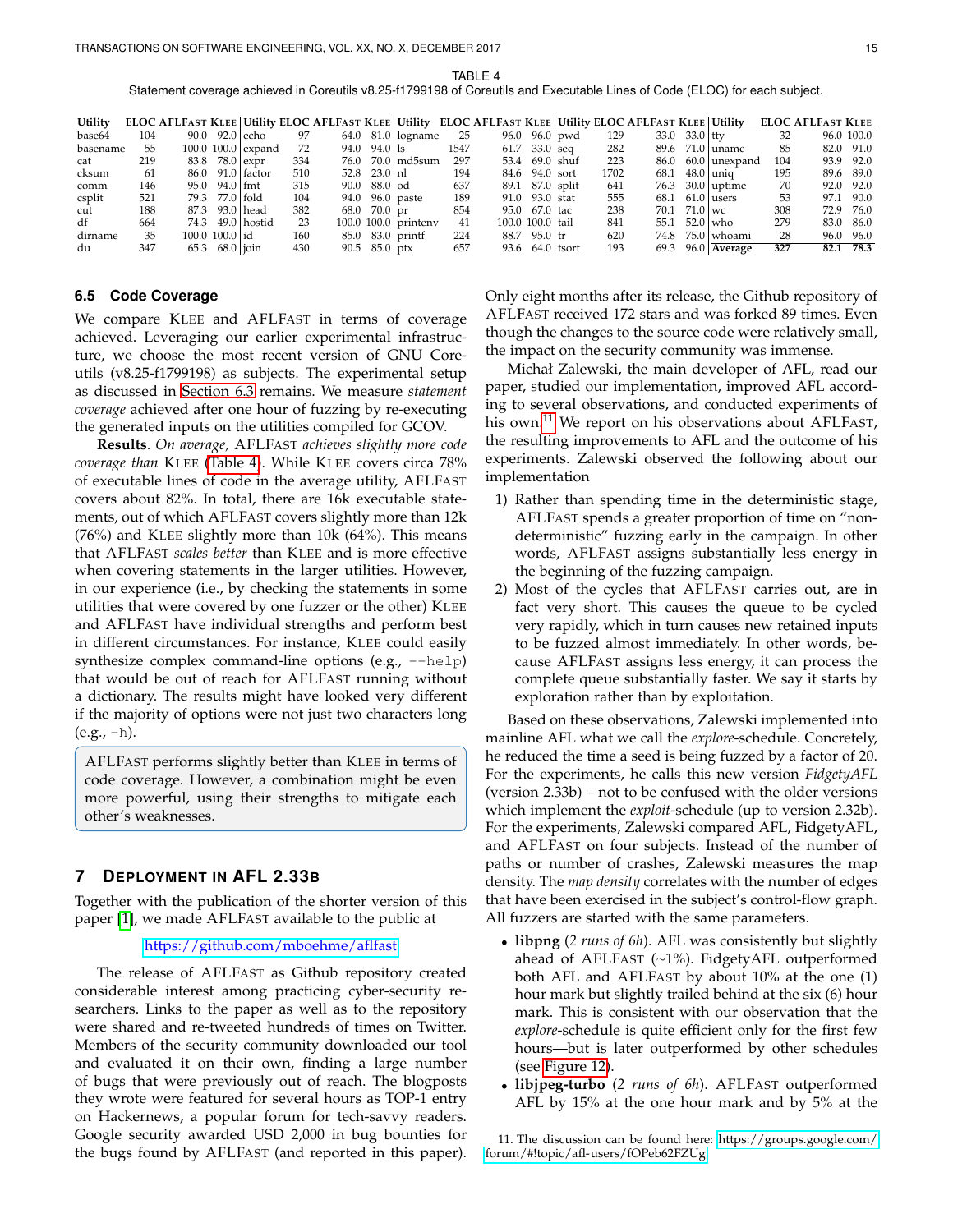six hour mark. FidgetyAFL outperformed AFL by 13% at the one hour mark and by 4% at the six hour mark.

- **zlib** (*3 runs of 1h*). AFLFAST and AFL perform similarly in the beginning but AFLFAST takes a solid lead of 20% later on. FidgetyAFL and AFLFAST perform similarly throughout.
- **patch** (*3 runs of 1h*). AFLFAST outperforms AFL very decisively by 50% while FidgetyAFL and AFLFAST perform similarly.

We note that the experiments may not be statistically sound (i.e., only results for two to three fuzzing campaigns of relatively short time are reported). Specifically, it may take some more time for the *exponential schedule* implemented in AFLFAST to gain traction and outperform the *explore schedule* implemented in FidgetyAFL (see [Figure 12\)](#page-10-2).

Since version 2.33b, AFL implements the exploreschedule. This does not require to record the number of fuzz exercising a certain path, and in our experiments the explore-schedule outperforms all other schedules for the first few hours (see [Figure 12\)](#page-10-2). This revised version of AFL was shown to be significantly more efficient than its predecessors. While AFLFAST still compares favourably against the improved version of AFL, the performance difference to AFL 2.33b and newer versions is smaller than we have shown in our experiments.



<span id="page-15-1"></span>Fig. 17. Average #paths discovered in LibXML2 and OpenSSL in 10 runs of 24 hours using FidgetyAFL and AFLFAST.

We also conducted a small experiment where we compared FidgetyAFL and AFLFAST in terms of number of paths discovered on two security-critical programs: Openssl [\[25\]](#page-17-3), a library for secure communication over the internet and LibXML2 [\[26\]](#page-17-4), a popular XML parser library for C. For OpenSSL, we fuzzed the asn1 utility and for LibXML2 the xmllint utility. Both were fuzzed without additional command line parameters, without the deterministic stage (i.e., using AFL option -d), for 24 hours, and using only the empty file as initial seed. We conducted ten runs for FidgetyAFL and 10 runs for AFLFAST.

The results are shown in [Figure 17.](#page-15-1) Overall, AFLFAST is more efficient than FidgetyAFL. For LibXML2, FidgetyAFL takes 24 hours to discover the same number of paths that AFLFAST discovers in 9 hours (i.e., about  $3 \times$  longer). For OpenSSL, FidgetyAFL takes 24 hours to discover the same number of paths that AFLFAST discovers in 19.5 hours.

# <span id="page-15-0"></span>**8 RELATED WORK**

Several techniques [\[12\]](#page-16-12), [\[27\]](#page-17-5), [\[28\]](#page-17-6), [\[29\]](#page-17-7) have been proposed to increase the efficiency of fuzzing. An important optimization pertains to selecting the seed inputs wisely from a wealth of inputs [\[28\]](#page-17-6). Our work makes no assumptions about the existance seed inputs; we seeded our experiments with the empty file. However, Coverage-based Greybox Fuzzing (CGF) would clearly benefit from a smart seed selection if many seed files are available. Others suggest to use program analysis to detect dependencies among the bit positions of an input [\[29\]](#page-17-7). For instance, the image width occupies four bytes in the PNG image file format which are best modified together. The dependency analysis allows to fuzz such dependent bytes as a group. In our work, we do not change the mutation operators or ratio. Woo et al. [\[27\]](#page-17-5) recognize the exploration-exploitation trade-off between fuzzing an input for a shorter versus a longer amount of time. They proceed to model blackbox fuzzing as a multi-armed bandit problem where the seed's "energy" is computed based on whether or not it has exposed a (unique) crash in any previous fuzzing iteration. So, the fuzzer is biased towards generating more crashing inputs for already known errors. In our work, there is no such bias. Instead, we direct the search towards low-frequency paths in order to stress more of the program's behavior in the same time.

Symbolic execution-based fuzzers can generate files that stress low-frequency paths. Probabilistic symbolic execution [\[30\]](#page-17-8) uses model counting to compute the probability that a random input exercises a given path. Symbolic execution is very effective because it enumerates paths essentially independent of their "frequency" and because it can be directed towards "dangerous" program locations [\[7\]](#page-16-6), [\[14\]](#page-16-14), [\[15\]](#page-16-15), [\[31\]](#page-17-9). It can generate the specific values that are needed in order to negate an if-condition and exercise the alternative branch. Taint-based fuzzing [\[16\]](#page-16-16), [\[32\]](#page-17-10) is a directed whitebox fuzzing technique. It exploits classical taint analysis to localize parts of the input which should be marked symbolic. For instance, it marks portions of the input file as symbolic that control arguments of executed and critical system calls. Modelbased Whitebox Fuzzing [\[33\]](#page-17-11) leverages an input model to synthesize and "transplant" complete data chunks to exercise so called *critical* branches that are only exercised if a certain chunk is present in the input file. However, symbolic execution-based techniques rely on program analysis and constraint solving which hampers their scalability. Imprecisions during lifting of the program binary and during the encoding of the path constraints hamper their applicability. In contrast, CGF completely relinquishes program analysis for the sake of scalability with tremendous success in the vulnerability detection practice [\[2\]](#page-16-0).

Colleagues have combined lightweight black- or greybox fuzzers with symbolic execution-based whitebox fuzzers to get the best of both worlds [\[3\]](#page-16-1), [\[34\]](#page-17-12). For instance, Hybrid-Fuzz [\[34\]](#page-17-12) first runs symbolic execution to generate inputs leading to "frontier nodes" and then passes these inputs to a blackbox fuzzer. In contrast, Driller [\[3\]](#page-16-1) begins with AFL and seeks help from symbolic execution when it "gets stuck", for instance, to generate a magic number. Our monotonous power schedules allow to employ expensive symbolic execution for seeds/states with a sufficiently high energy.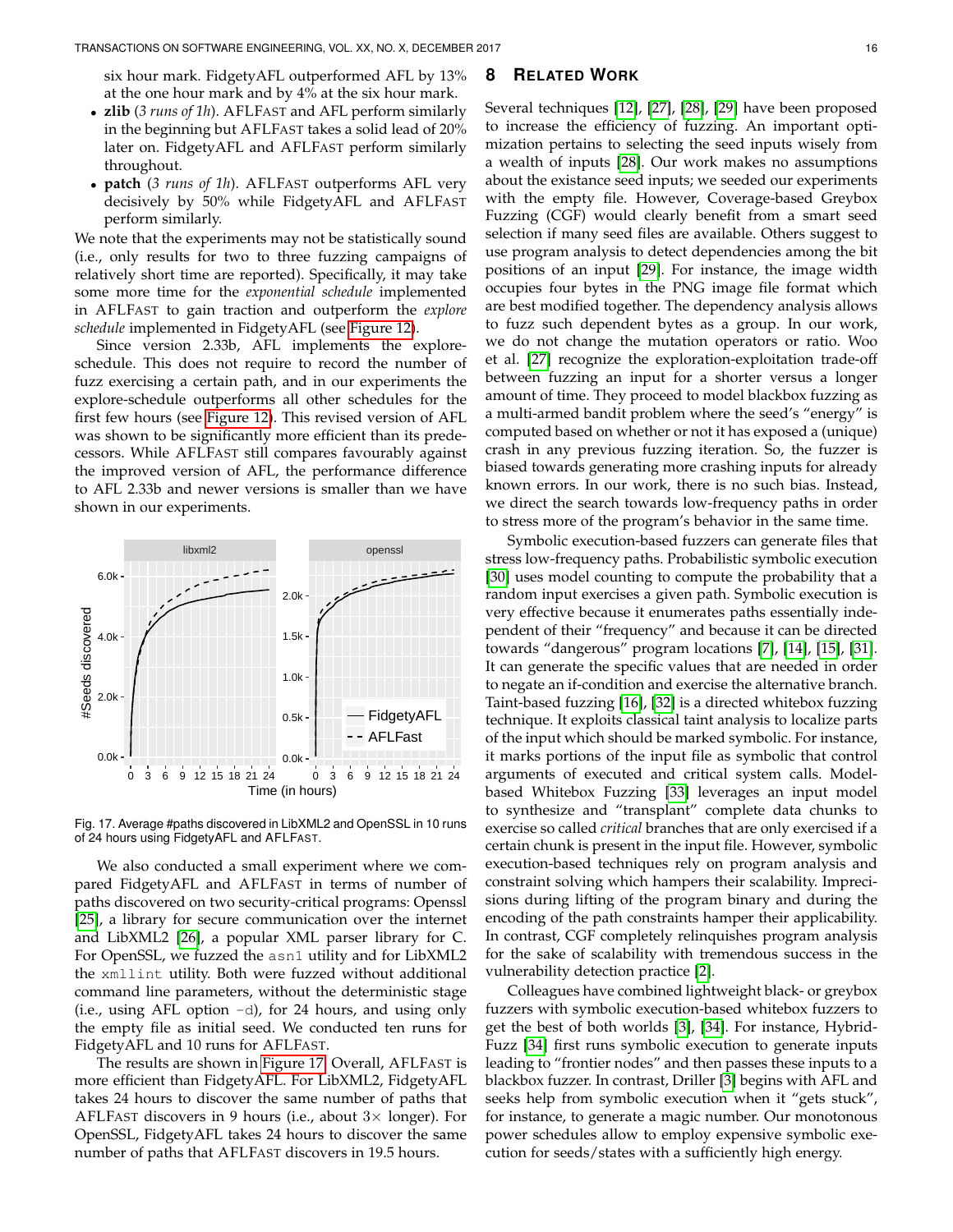Markov chains can model a variety of random processes in fuzz testing. Markov Chain Monte Carlo Random Testing (MCMC-RT) uses a Markov Chain Monte Carlo (MCMC) method to leverage knowledge about an input's probability to reveal an error. However, MCMC-RT is not entirely scalable because it maintains this probability for *every* input in the program's input space. While CGF can be well explained as Markov chain, it does not actually maintain the chain or any probabilities in-memory. While MCMC-RT is biased towards revealing suspected or known errors, CGF can expose unknown errors that hide deep in the program. The bias of boosted CGF is towards low-frequency paths. Chen et al. [\[35\]](#page-17-13) utilize MCMC to leverage knowledge about a mutation operator's effectiveness. Operators that have been shown to be more effective in previous fuzzing iterations are chosen with greater probability during fuzzing. Sparks et al. [\[36\]](#page-17-14) model program control-flow as Markov chain to prioritize seeds that exercise less explored paths. In contrast, we use Markov chains to *explain* why it is more efficient to smartly control the time spent fuzzing a seed and which seed to fuzz next *without* program analysis.

Markov chains are often used by meta-heuristic search algorithms to solve optimization problems. A demonstration of the utility of the Markov chain model of CGF is our recent work. *Directed greybox fuzzing* [\[37\]](#page-17-15)uses a novel set of power schedules that implement the Simulated Annealing meta-heuristic to minimize the distance to a given set of target locations in the program. This is important for patch testing or directed vulnerability detection where dangerous locations are known. These power schedules assign more energy to seeds that are "closer" to the targets. At compiletime, the control-flow graph is analyzed and the program instrumented, such that at runtime the seed distance can be efficiently computed. Using the Markov chain model of CGF, we cast the reaching of target locations as optimization problem. Other fuzzing objectives may also be encoded.

# <span id="page-16-7"></span>**9 CONCLUSION**

While symbolic execution-based techniques have gained prominence, their scalability has not approached those of blackbox or greybox fuzzers. While blackbox and greybox techniques have shown effectiveness, the limited semantic oversight of these techniques do not allow us to explain the working of these techniques even when they are effective.

In this work, we took a state-of-the-art greybox fuzzer AFL which keeps track of path identifiers. We enhanced the effectiveness and efficiency of AFL in producing crashes, as evidenced by our experiments and those of our collaborators. AFLFAST, our extension of AFL exposes an order of magnitude more unique crashes than AFL in the same time budget. Moreover, AFLFAST can expose several bugs and vulnerabilities that AFL cannot find. Other vulnerabilities AFLFAST exposes substantially earlier than AFL.

More importantly, we provide an explanation of the enhanced effectiveness by visualizing CGF as the exploration of the state space of a Markov chain. We observe that existing CGF tools much too often visit states in highdensity regions. We have devised and investigated several strategies to force the CGF tool to visit more states that are otherwise hidden in a low-density region and to generate less inputs for states in a high-density region.

# **ACKNOWLEDGMENTS**

We thank Michał Zalewski, all members of the AFL community, and the members of Team Codejitsu for the interesting discussions about our research and the independent evaluation of AFLFAST. This research was partially supported by a grant from the National Research Foundation, Prime Minister's Office, Singapore under its National Cybersecurity R&D Program (TSUNAMi project, No. NRF2014NCR-NCR001-21) and administered by the National Cybersecurity R&D Directorate.

# **REFERENCES**

- <span id="page-16-3"></span>[1] M. Böhme, V.-T. Pham, and A. Roychoudhury, "Coverage-based greybox fuzzing as markov chain," in *Proceedings of the 23rd ACM Conference on Computer and Communications Security*, ser. CCS, 2016, pp. 1032–1043.<br>Website, "Symbolic
- <span id="page-16-0"></span>[2] Website, "Symbolic execution in vulnerability<br>research," https://lcamtuf.blogspot.sg/2015/02/ https://lcamtuf.blogspot.sg/2015/02/ [symbolic-execution-in-vuln-research.html,](https://lcamtuf.blogspot.sg/2015/02/symbolic-execution-in-vuln-research.html) 2017, accessed: 2017- 06-13.
- <span id="page-16-1"></span>[3] N. Stephens, J. Grosen, C. Salls, A. Dutcher, R. Wang, J. Corbetta, Y. Shoshitaishvili, C. Kruegel, and G. Vigna, "Driller: Augmenting fuzzing through selective symbolic execution," in *NDSS '16*, 2016, pp. 1–16.
- <span id="page-16-2"></span>[4] M. Böhme and S. Paul, "A probabilistic analysis of the efficiency of automated software testing," *IEEE Transactions on Software Engineering*, vol. 42, no. 4, pp. 345–360, April 2016.
- <span id="page-16-4"></span>[5] Website, "Afl vulnerability trophy case," [http://lcamtuf.](http://lcamtuf.coredump.cx/afl/#bugs) [coredump.cx/afl/#bugs,](http://lcamtuf.coredump.cx/afl/#bugs) 2017, accessed: 2017-06-13.
- <span id="page-16-5"></span>[6] -, "Pulling jpegs out of thin air," [https://lcamtuf.blogspot.](https://lcamtuf.blogspot.com/2014/11/pulling-jpegs-out-of-thin-air.html) [com/2014/11/pulling-jpegs-out-of-thin-air.html,](https://lcamtuf.blogspot.com/2014/11/pulling-jpegs-out-of-thin-air.html) 2017, accessed: 2017-06-13.
- <span id="page-16-6"></span>[7] C. Cadar, D. Dunbar, and D. Engler, "Klee: Unassisted and automatic generation of high-coverage tests for complex systems programs," in *Proceedings of the 8th USENIX Conference on Operating Systems Design and Implementation*, ser. OSDI'08, 2008, pp. 209–224.
- <span id="page-16-8"></span>[8] B. P. Miller, L. Fredriksen, and B. So, "An empirical study of the reliability of unix utilities," *Commun. ACM*, vol. 33, no. 12, pp. 32–44, Dec. 1990.
- <span id="page-16-9"></span>[9] Website, "Peach Fuzzer Platform," [http://www.peachfuzzer.](http://www.peachfuzzer.com/products/peach-platform/) [com/products/peach-platform/,](http://www.peachfuzzer.com/products/peach-platform/) 2017, accessed: 2017-06-13.
- <span id="page-16-10"></span>-, "SPIKE Fuzzer Platform," [http://www.immunitysec.com,](http://www.immunitysec.com) 2017, accessed: 2017-06-13.
- <span id="page-16-11"></span>[11] ——, "Suley Fuzzer," [https://github.com/OpenRCE/sulley,](https://github.com/OpenRCE/sulley) 2017, accessed: 2017-06-13.
- <span id="page-16-12"></span>[12] ——, "American fuzzy lop (afl) fuzzer," [http://lcamtuf.](http://lcamtuf.coredump.cx/afl/technical_details.txt) [coredump.cx/afl/technical](http://lcamtuf.coredump.cx/afl/technical_details.txt) details.txt, 2017, accessed: 2017-06-13.
- <span id="page-16-13"></span>[13] ——, "Zzuf: multi-purpose fuzzer," [http://caca.zoy.org/wiki/](http://caca.zoy.org/wiki/zzuf) [zzuf,](http://caca.zoy.org/wiki/zzuf) 2017, accessed: 2017-06-13.
- <span id="page-16-14"></span>[14] P. Godefroid, M. Y. Levin, and D. Molnar, "Sage: Whitebox fuzzing for security testing," *Queue*, vol. 10, no. 1, pp. 20:20–20:27, Jan. 2012.
- <span id="page-16-15"></span>[15] V. Chipounov, V. Kuznetsov, and G. Candea, "S2e: A platform for in-vivo multi-path analysis of software systems," in *ASPLOS XVI*, 2011, pp. 265–278.
- <span id="page-16-16"></span>[16] V. Ganesh, T. Leek, and M. Rinard, "Taint-based directed whitebox fuzzing," in *Proceedings of the 31st International Conference on Software Engineering*, ser. ICSE '09, 2009, pp. 474–484.
- <span id="page-16-17"></span>[17] F. Bellard, "Qemu, a fast and portable dynamic translator," in *Proceedings of the Annual Conference on USENIX Annual Technical Conference*, ser. ATEC '05, 2005, pp. 41–41.
- <span id="page-16-18"></span>[18] Website, "Afl binary instrumentation," [https://github.com/](https://github.com/vrtadmin/moflow/tree/master/afl-dyninst) [vrtadmin/moflow/tree/master/afl-dyninst,](https://github.com/vrtadmin/moflow/tree/master/afl-dyninst) 2017, accessed: 2017- 06-13.
- <span id="page-16-19"></span>[19] J. R. Norris, *Markov Chains (Cambridge Series in Statistical and Probabilistic Mathematics)*. Cambridge University Press, Jul. 1998.
- <span id="page-16-20"></span>[20] S. Brin and L. Page, "The anatomy of a large-scale hypertextual web search engine," in *Proceedings of the Seventh International Conference on World Wide Web 7*, ser. WWW7, 1998, pp. 107–117.
- <span id="page-16-21"></span>[21] S. Kirkpatrick, C. Jr. Gelatt, and M. Vecchi, "Optimization by simulated annealing," *Science*, vol. 220, no. 4598, pp. 671–680, 1983.